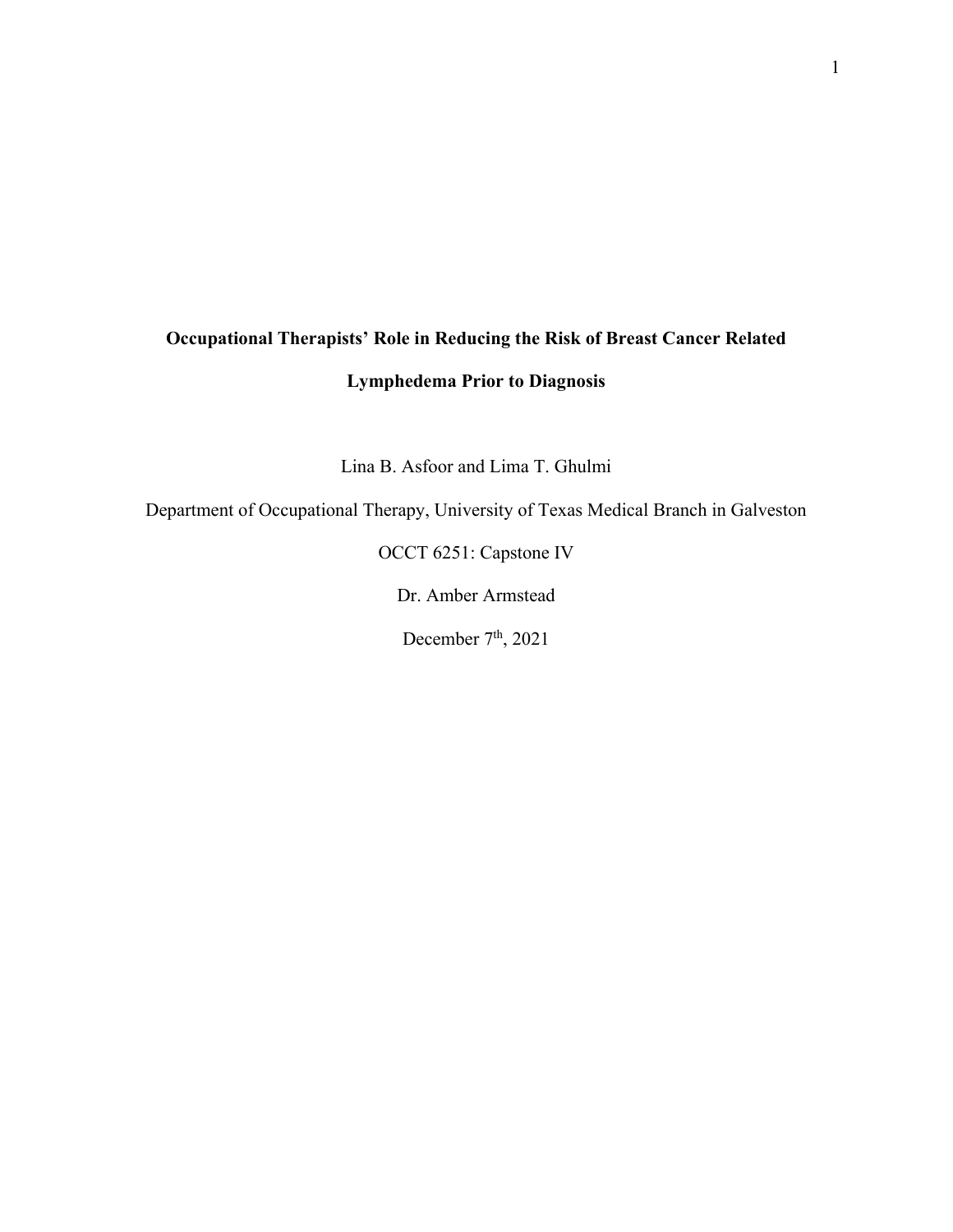#### **Abstract**

Breast cancer related lymphedema (BCRL) is a common complication that occur among breast cancer survivors after surgical or radiation interventions. Nearly 40% of breast cancer survivors develop BCRL, though the International Society of Lymphology (ISL) classifies all those with a compromised lymphatic system as having stage 0 lymphedema. Breast cancer related lymphedema can be debilitating for breast cancer survivors, affecting them physically, mentally, emotionally, socially, and financially. Nevertheless, current literature offers no evidence to support a standard approach to improve management at stage 0 lymphedema. Occupational therapists (OTs) can help breast cancer survivors address BCRL at its early stages in order to improve performance outcomes and survivors' quality of life. A high demand is currently present to educate breast cancer survivors on BCRL and its prevention. This article thus aims to identify best practice in minimizing the risk of developing BCRL beyond stage 0 and distinguish the role of OTs in this practice.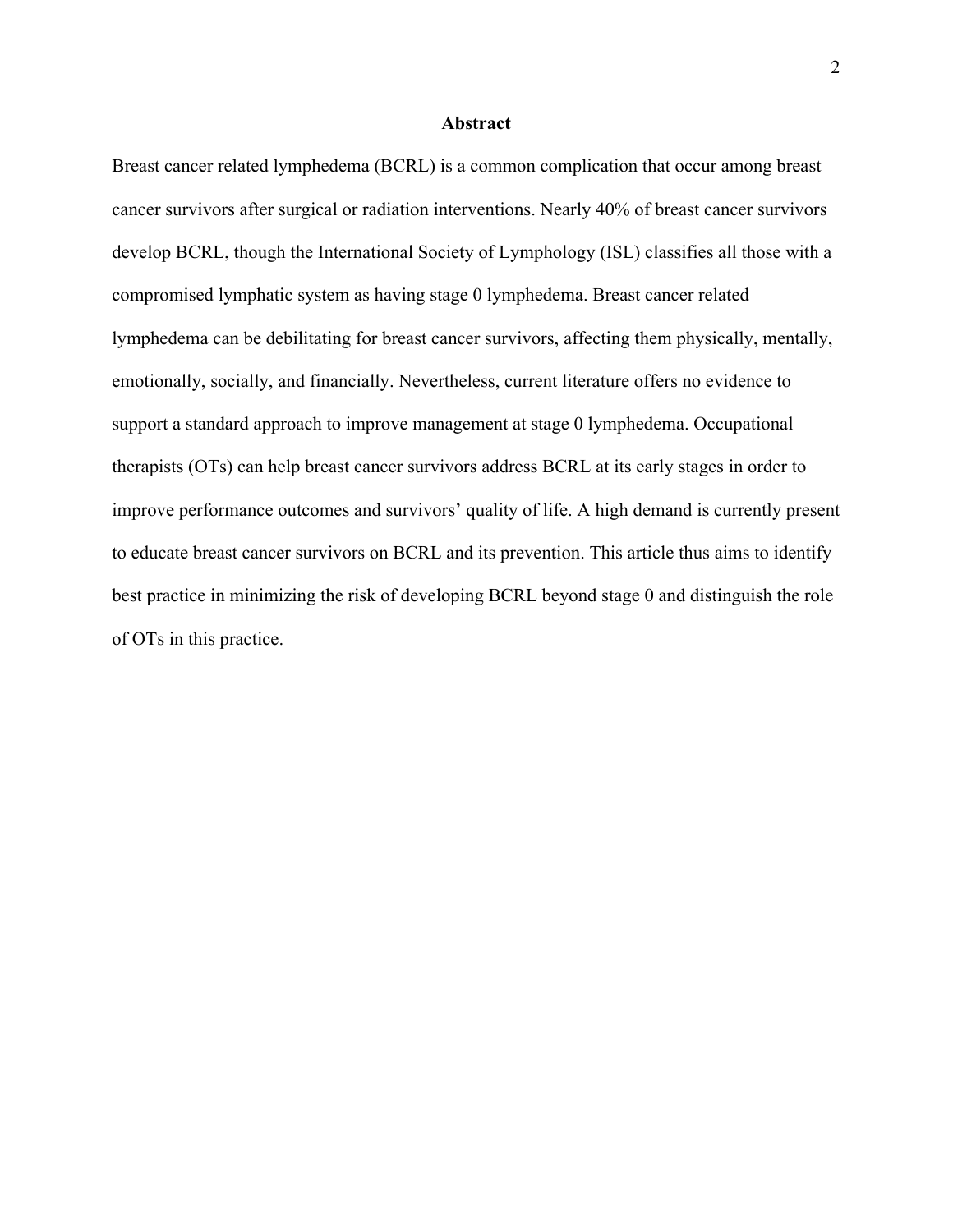# **Occupational Therapists' Role in Reducing the Risk of Breast Cancer Related Lymphedema Prior to Diagnosis**

#### **Introduction**

The incidence of breast cancer continues to rise and has become among the most common types of cancer across the United States (Centers for Disease Control and Prevention [CDC], 2019). According to the CDC (2019), the rate of new breast cancer cases in 2016 surpassed any new cases of other types of cancer for both males and females in the United States. Luckily, despite the increase in breast cancer incidence, the 5-year survival rate has increased to 90% due to advances in the technology of early detection and treatment (Narod et al., 2015; CDC, 2019). This means an increase of survivors at risk of experiencing numerous side effects or complications from the treatments they undergo. One of those complications after surgical intervention is breast cancer-related lymphedema (BCRL), which may develop in around 40% of breast cancer survivors (Fu, 2014) and can develop multiple years after cancer intervention (Petrek et al., 2001).

Breast cancer related lymphedema can be a disabling condition that negatively impacts the quality of life among breast cancer survivors (Velanovich & Szymanski, 1997; Penha et al., 2016). BCRL can cause body pain, a negative body image, decreased mental health, decreased overall general health, and impairment in role function due to having a swollen extremity (Velanovich & Szymanski, 1997; Penha et al., 2016). BCRL can increase the financial burden, as breast cancer survivors with BCRL have to pay for office visits with health professionals such as a certified lymphedema therapist (CLT) as well as lymphedema-related products such as compression sleeves compared to those who do not develop BCRL (Dean et al., 2018).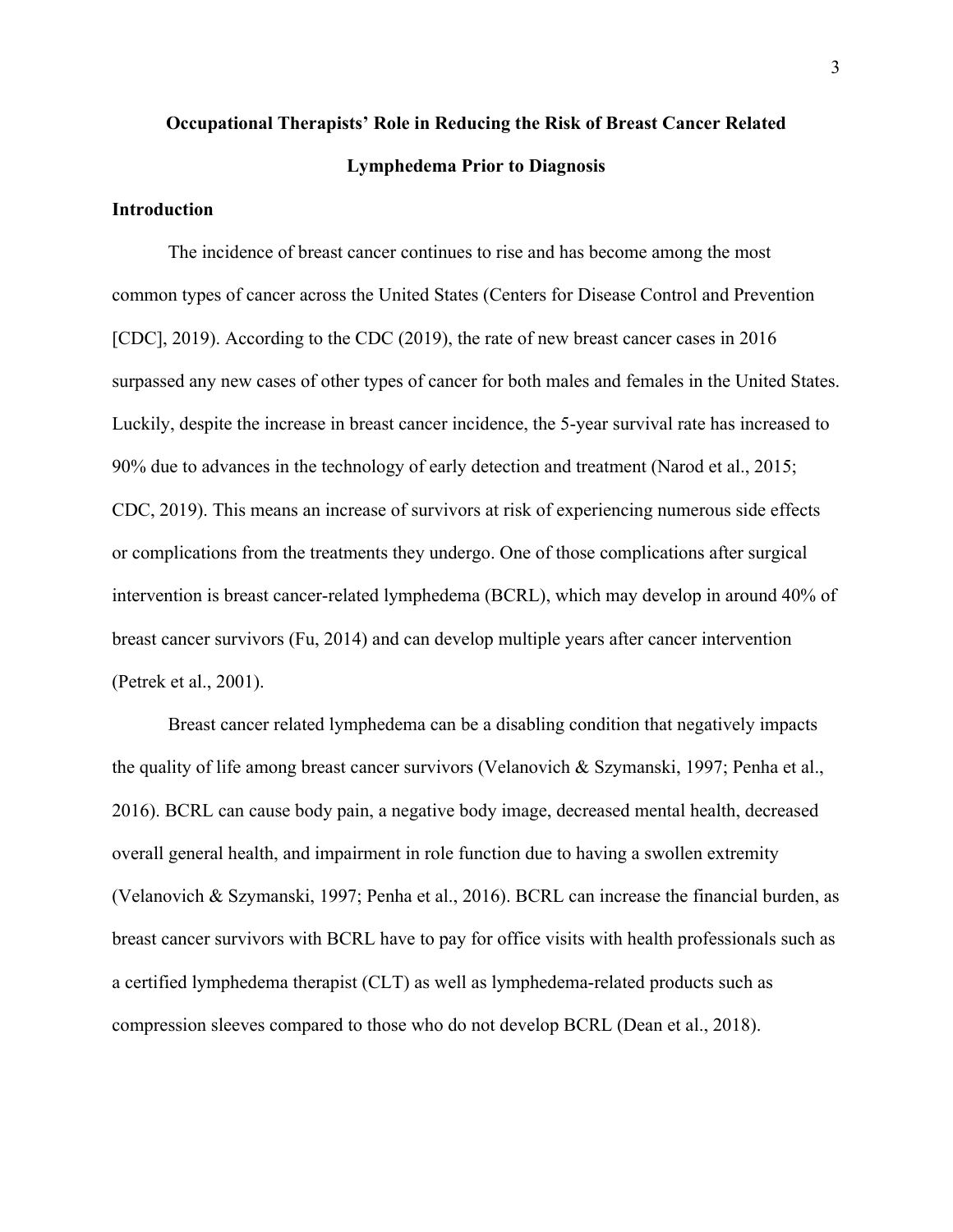According to Cheville (2020), breast cancer survivors tended to utilize more services to address their breast cancer annually by 30% with the presence of BCRL.

Breast cancer-related lymphedema can negatively impact work capacity, affecting both physical and psychosocial abilities (Boyages et al., 2016; Sun et al., 2020). According to Boyages et al. (2016), about 42% of those with BCRL have reported that their work performance was negatively affected by lymphedema and that the more severe the lymphedema, the worse the impact of the swelling on their work performance. Moreover, Vignes et al. (2020) found that lymphedema impacts the careers of 52.2% of breast cancer survivors with BCRL, particularly those with severely impaired arm movement.

#### **Background**

Current literature suggests no presently known cure for lymphedema (Shah et al., 2016), but it suggests positive outcomes of proper management and early education (Dorri et al, 2020; Michelotti, 2019; Shah et al., 2016). While evidence from clinical trials suggests various approaches to BCRL management and emphasizes the benefits of early intervention (Armer et al., 2013, Gillespie et al., 2018, Sun et al., 2016, Hayes et al., 2012, McNeely et al., 2012), there is no evidence from the literature that outlines a standard protocol or approach to improve management at a stage 0 or pre-BCRL phase (Michelotti, 2019). Occupational therapists (OTs) are specialists in health, wellness, and rehabilitation and have the skillset to utilize a holistic approach to lymphedema management and prevention in order to improve and help maximize the quality of life of those with a risk for BCRL (American Occupational Therapy Association [AOTA], n.d.). The purpose of this project is to identify the role of OTs in reducing the risk of BCRL at stage 0 and offer evidence-based practice to guide intervention planning.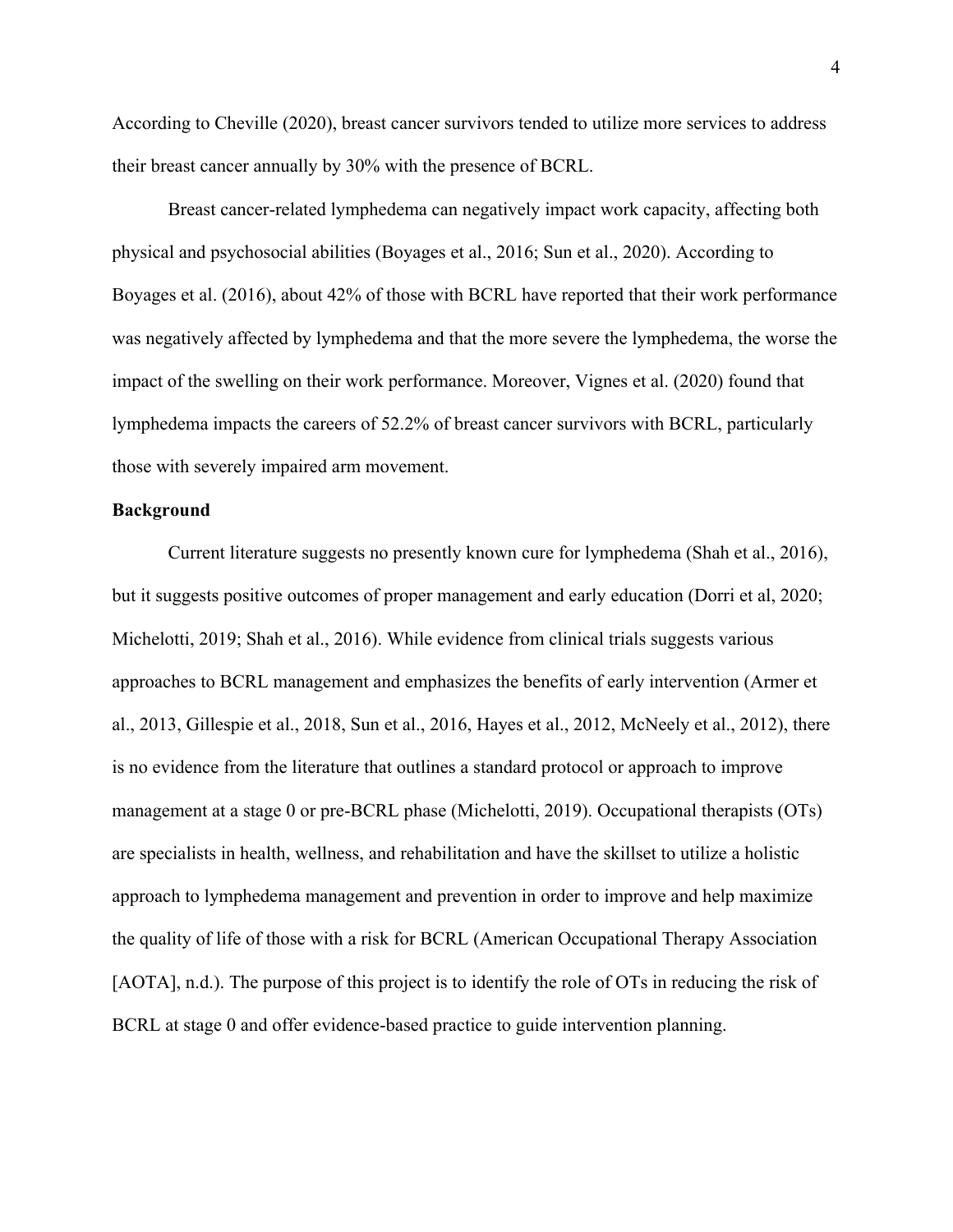#### **Methods**

My capstone project involved designing and implementing an educational module that aimed to identify best practices for reducing the risk of BCRL at the stage 0 level and identify the valuable role OTs can have in the risk reduction of BCRL. Exhaustive research was performed for the best practice of risk reduction of BCRL and has been mentioned in the sections below. The inclusion criteria for this research included breast cancer related lymphedema, the management or risk reduction of lymphedema, and articles published within the last 20 years. Exclusion criteria consisted of non-breast cancer related lymphedema. The definition and role of OTs in health care were then identified, followed by highlighting how OTs can play a vital role in each area of the current evidence-based practice to reduce the risk of BCRL at the stage 0 level.

- Outcome measures used included:
	- o pretest-posttestst measurements of the knowledge of OTs regarding BCRL developed by the first author,
	- o a follow-up survey developed by the author to assess the longer-term impact of the information on OTs and their practice (to be implemented in one year).

This educational module was delivered through an AOTA continuing education article. Steps to achieve this include contacting AOTA to learn about the requirements and guidelines for publishing an AOTA CE article, writing and submitting a proposal on the topic of my capstone project, writing and preparing the AOTA continuing education (CE) article and submitting the AOTA CE article for publication. Completion of the project for submission to AOTA is anticipated to be in Fall 2022. Should AOTA not accept this manuscript, this educational module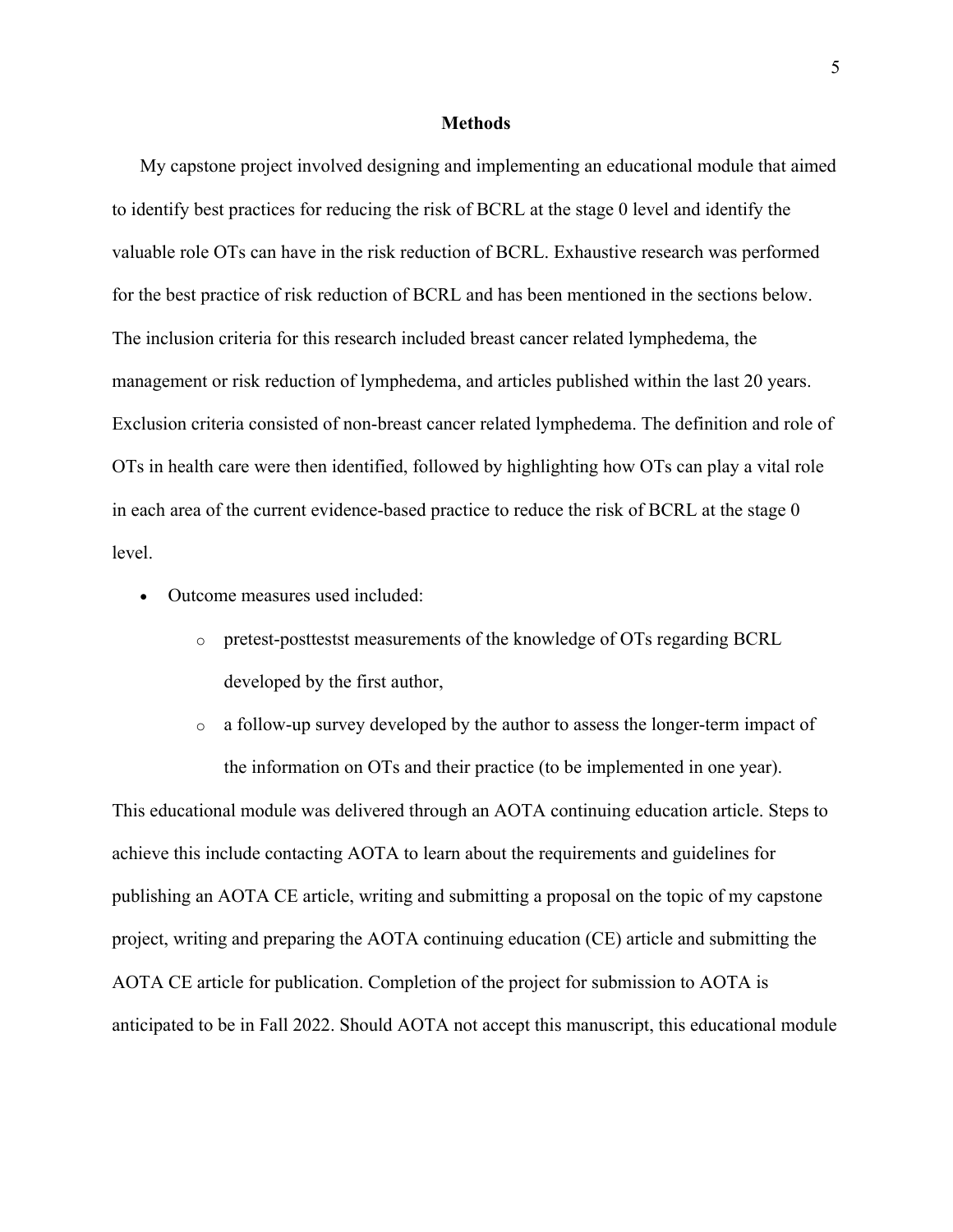would be presented as a continuing education course through online platforms such as Summit Professional Education or occupationaltherapy.com.

### **Evidenced-Based Interventions Supported by Current Literature**

#### *Early Education on BCRL*

While Dorri et al. (2020) describe a high need for lymphedema education among breast cancer survivors, evidence from Borman et al. (2017) suggests that there is a gap in lymphedema education, with only 19% of patients having received any form of lymphedema information after their breast cancer surgery. Fu et al. (2010) analyzed the importance of patient education by studying the effects of providing patient education about lymphedema on the outcomes of female breast cancer survivors. The authors found that participants who were educated on BCRL were significantly less likely to report arm swelling (*p* < .00). Bland and Kosir (2019) performed a randomized controlled trial on the effects of a structured Breast Surgery Rehabilitation class on patients undergoing surgical intervention for breast cancer. The Breast Surgery Rehabilitation class included information on how to protect the affected extremity from situations such as injury, overheating, infection, overexertion, and constriction. Compared to the control group who did not receive this information, the intervention group scored significantly higher on the qualityof-life assessment called the Functional Assessment of Cancer Therapy – Breast Cancer (FACT-B)  $(p = .048)$  six months after their mastectomy.

Health care providers lack proper education to offer information to their clients according to a qualitative study by Thomas-MacLean et al. (2005), as eleven out of fifteen participants in the study reported receiving little to no information about BCRL from their health providers. Ridner et al. (2016) also found that breast cancer survivors feel they lack support from their healthcare providers regarding BCRL education. Breast cancer survivors with BCRL may, thus,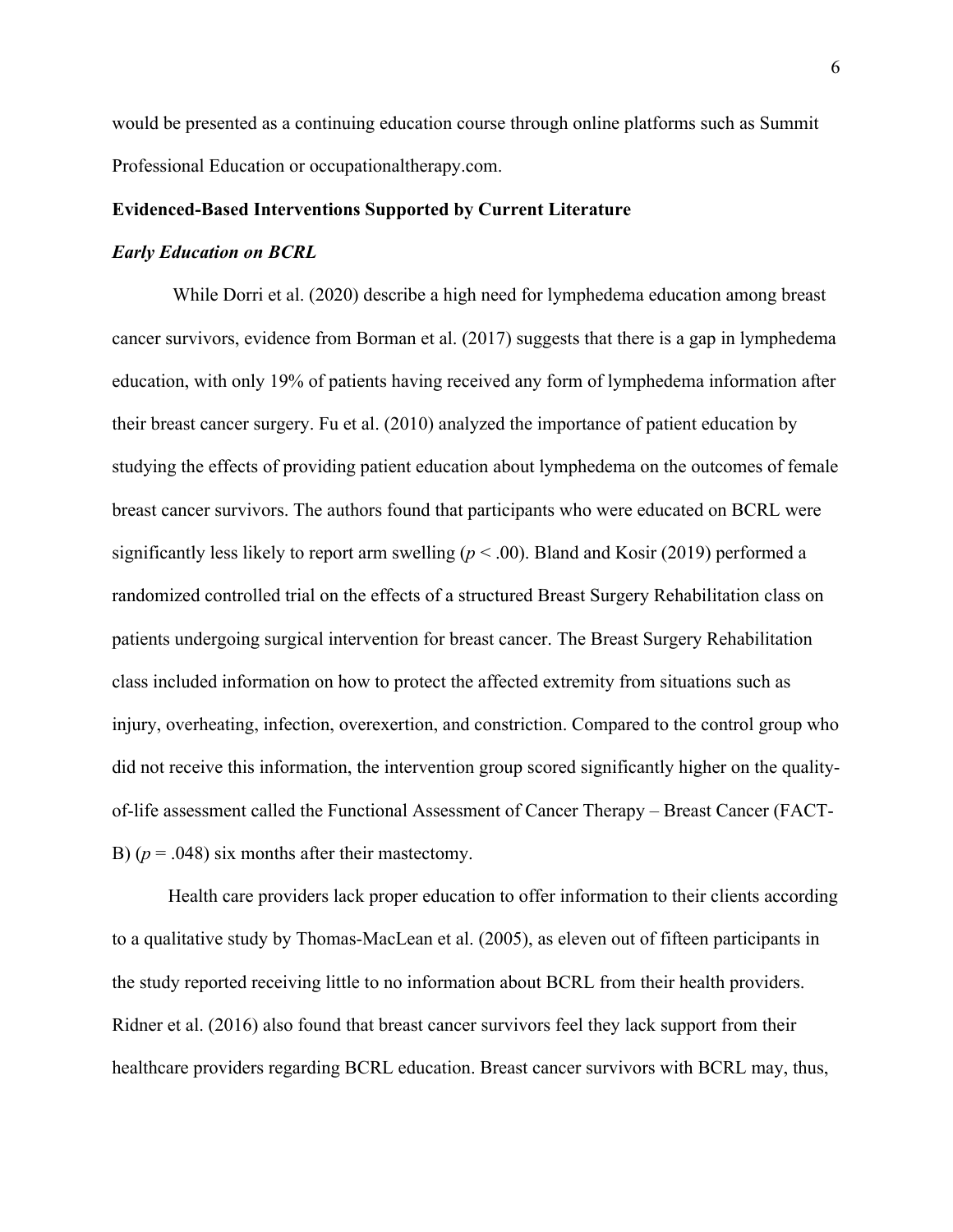develop feelings of disappointment in the lack of BCRL knowledge provided to them by health care professionals (HCP) and may feel neglected by their HCPs (Conway, 2016; Fu & Yang, 2013). Qualitative studies that explored the lived experiences of women who are breast cancer survivors indicated that those who were provided with early education were found to have improved well-being compared to those who were not provided with early education (Conway, 2016). BCRL patients who received professional health care advice were shown to have greater control of their swelling along with an increase in their quality of life (Lin et al., 2020). According to Temur and Kapucu (2019), the swelling did not occur in breast cancer survivors who received early education and training on BCRL management, but 61.2% of the patients who did not receive this training developed lymphedema. Occupational therapists can encounter clients with a history of breast cancer along the healthcare continuum. They could therefore provide and enhance their patient education about BCRL as an early intervention tool for those with any risk of developing BCRL.

#### *Screenings for Early Detection*

Screening for BCRL can help to detect lymphedema at an early stage, which can prevent the severity of lymphedema as well as decrease the risk of lowering quality of life for breast cancer survivors (Armer et al., 2013). Pre-operative assessment of upper limb volume plays a vital role in the early detection of BCRL according to a study by Stout Gergich et al. (2008). The authors of this study proposed a classification model for each stage of lymphedema with corresponding interventions that focus on either preventing or managing BCRL symptoms. They suggested that those who have a 0%-3% limb volume increase post-operatively from their baseline volume should be educated on risk reduction, as well as signs and symptoms of lymphedema. Those with a 3%-5% limb volume increase post-operatively should be educated on prevention of limb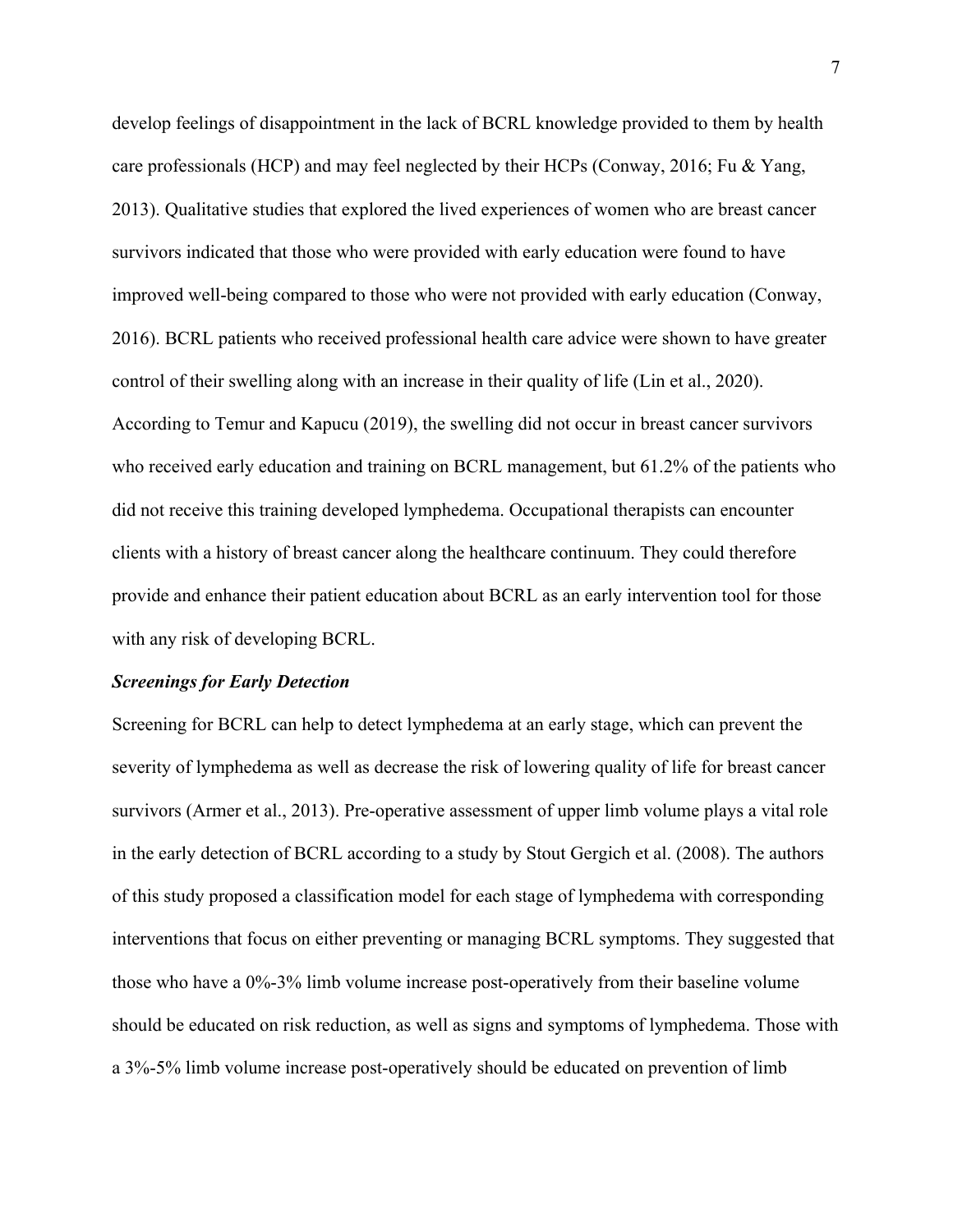volume progression, as well as prescribed an elastic 20-30mmHg sleeve to wear regularly (Stout Gergich et al., 2008).

Pre-operative limb measurements can also help to determine the diagnosis of lymphedema. The Oncology Section of the American Physical Therapy Association (APTA) developed a clinical practice guideline to guide clinicians in determining measurement significance in the limbs of breast cancer survivors (Levenhagen et al., 2017). The numbers determining measurement significance and thus the need for intervention, however, differ for those with pre-operative measurements. Recommendation discrepancies by pre-operative measurements are as follow:

- L-Dex Scores, or the measurement of fluid status in a limb through electrical signals:
	- o For those with no pre-operative limb measurements, the diagnostic L-Dex score for lymphedema is  $>7.1$ ,
	- o For those with pre-operative limb measurements, the diagnostic L-Dex score for lymphedema is  $>10$ .
- Limb Volume Measurements:
	- o For those with no pre-operative limb measurements, a volume ratio of 1.04 or a calculated volume difference between bilateral extremities of >200ml is indicative of lymphedema,
	- o For those with pre-operative limb measurements, a volume change of 5% or more is indicative of lymphedema (Levenhagen et al., 2017).

Moreover, Sun et al., (2016) found that, without pre-operative measurements, lymphedema can be misdiagnosed in 40%-50% of cases. It is, therefore, necessary for clinicians to obtain pre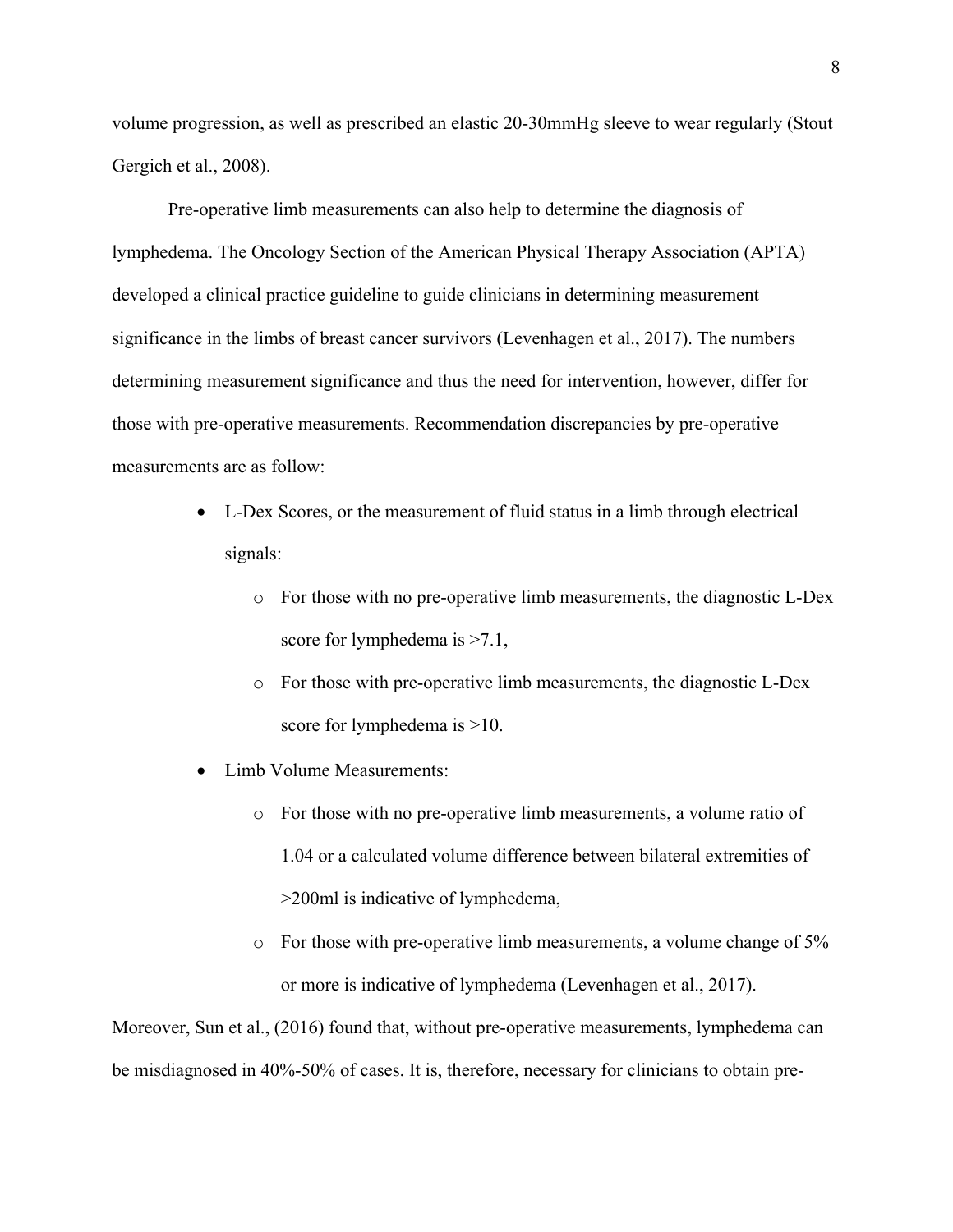operative measurements for best practice and best outcomes for breast cancer survivors, as well as continue screening post-operatively to determine the need for lymphedema interventions.

Obtaining patient self-report of symptoms of lymphedema may also play a significant role in BCRL detection. A retrospective study by Armer et al. (2003) found one method of early detection of lymphedema to be through self-reported symptoms of it. These self-reported symptoms, such as limb heaviness, swelling, and numbness, were found to be predictive factors in BCRL (Armer et al., 2003).

#### *Therapeutic Interventions and Exercise as Early Intervention for BCRL Prevention*

Another important aspect of early intervention to reduce the risk of BCRL in those with breast cancer is a therapeutic intervention. Lacomba et al. (2010) performed a randomized, single-blind trial to study the effects of therapeutic interventions, such as exercises and manual lymph drainage, on breast cancer survivors with a risk of developing BCRL. Both the control group and intervention group in this study received educational strategies on lymphedema management, but the intervention group received additional therapeutic interventions as mentioned above. The authors found that BCRL developed four times more quickly in the control group than in the intervention group. Scaffidi et al. (2012) found a significant reduction of lymphedema symptoms ( $p = 0.036$ ) in breast cancer survivors who received therapeutic services including deep breathing and stretching exercises from day one after breast cancer surgery than those who did not receive the same services. Lu et al. (2015) found that exercise paired with patient education significantly reduced the risk of BCRL in patients with breast cancer ( $p = 0.002$ ) more than patient education only ( $p = 0.096$ ) as compared to no early intervention at all. Resistive exercises were found to be a safe intervention for breast cancer survivors (Hasenoehrl et al., 2020a). In fact, a significant reduction of BCRL was seen in those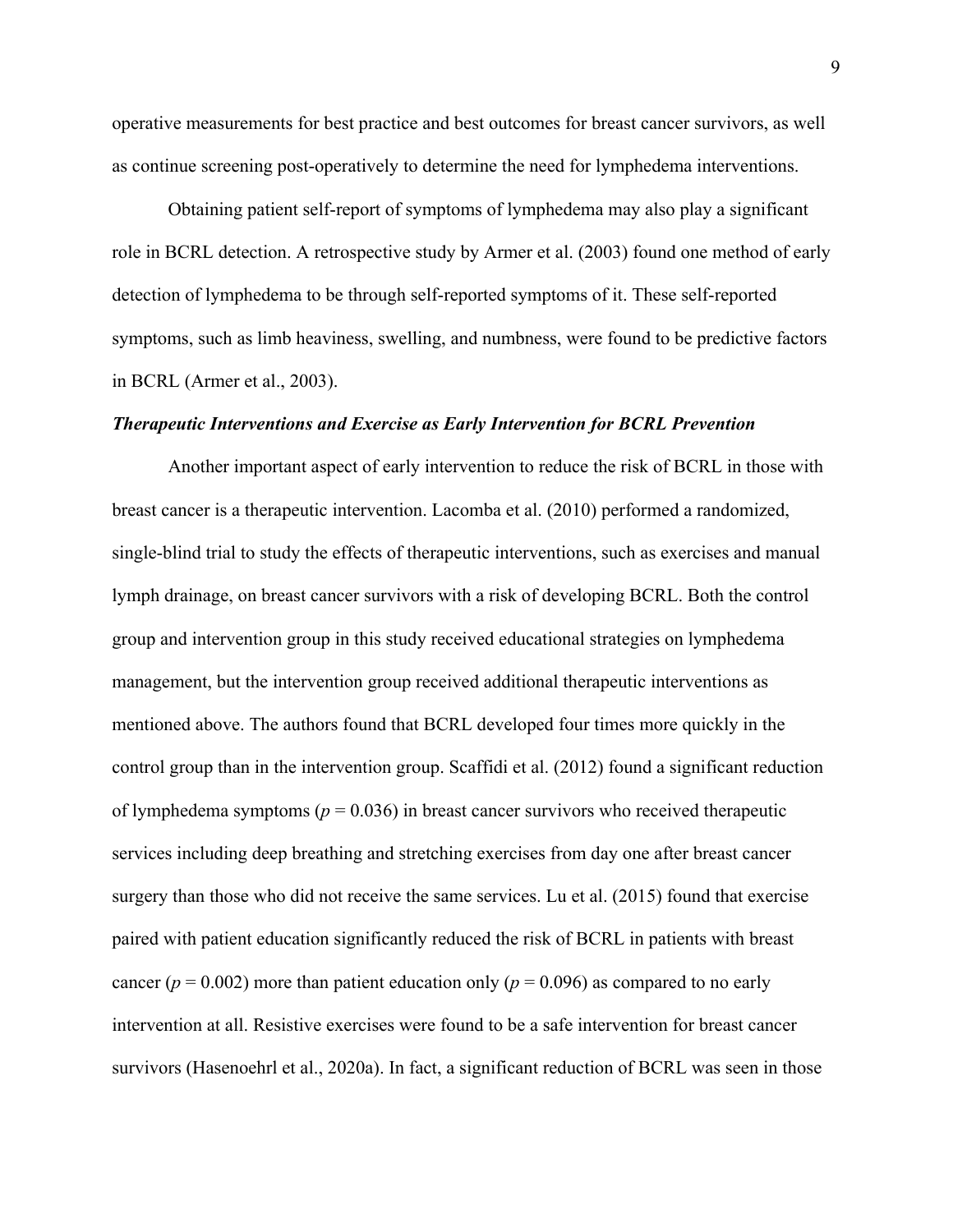who performed resistive exercises, with significant improvements of muscular strength seen in the upper and lower extremities (Hasenoehrl et al., 2020b).

# *Occupational Therapy Intervention and Modification to Tasks/Occupations to Increase QOL and Decrease Risk of BCRL*

The majority of breast cancer survivors return to work after rehabilitation (Hoving et al., 2009). However, Tahan et al. (2010) found that the risk of BCRL increased with certain types of jobs, particularly jobs requiring continuous usage of the affected extremity. According to the study, breast cancer survivors utilizing their hands continuously for more than 1 hour and working at least 8 hours a day for their occupations resulted in significantly worsened BCRL (p  $< 0.001$ ). Authors suggest this may be due to excessive usage of the upper extremity without proper lymphedema management training and controlled exercises to improve muscle strength. Breast cancer survivors may thus find it challenging to return to work (Sun et al., 2017), particularly those who have not received appropriate services to manage and prevent swelling. An aspect of practice in which OT interventions can significantly reduce and manage BCRL is back-to-work education. Vignes et al. (2020) found that workplace adaptations such as workstation ergonomics were made for 26.9% of those with BCRL, particularly those with greater arm-movement impairment, and 86% of those survivors with adaptations were highly satisfied with their work. Further studies are warranted to examine and address this issue. This author suggests using modified work schedules to include breaks from arm movement every 60 minutes, environmental breaks every 60 minutes for those working in hot weather or temperature conditions, as well as adaptive equipment as appropriate at the workplace to prevent the worsening of BCRL. Breast cancer survivors at risk for BCRL development should also undergo a muscle strengthening program to improve the work performance of their affected extremities.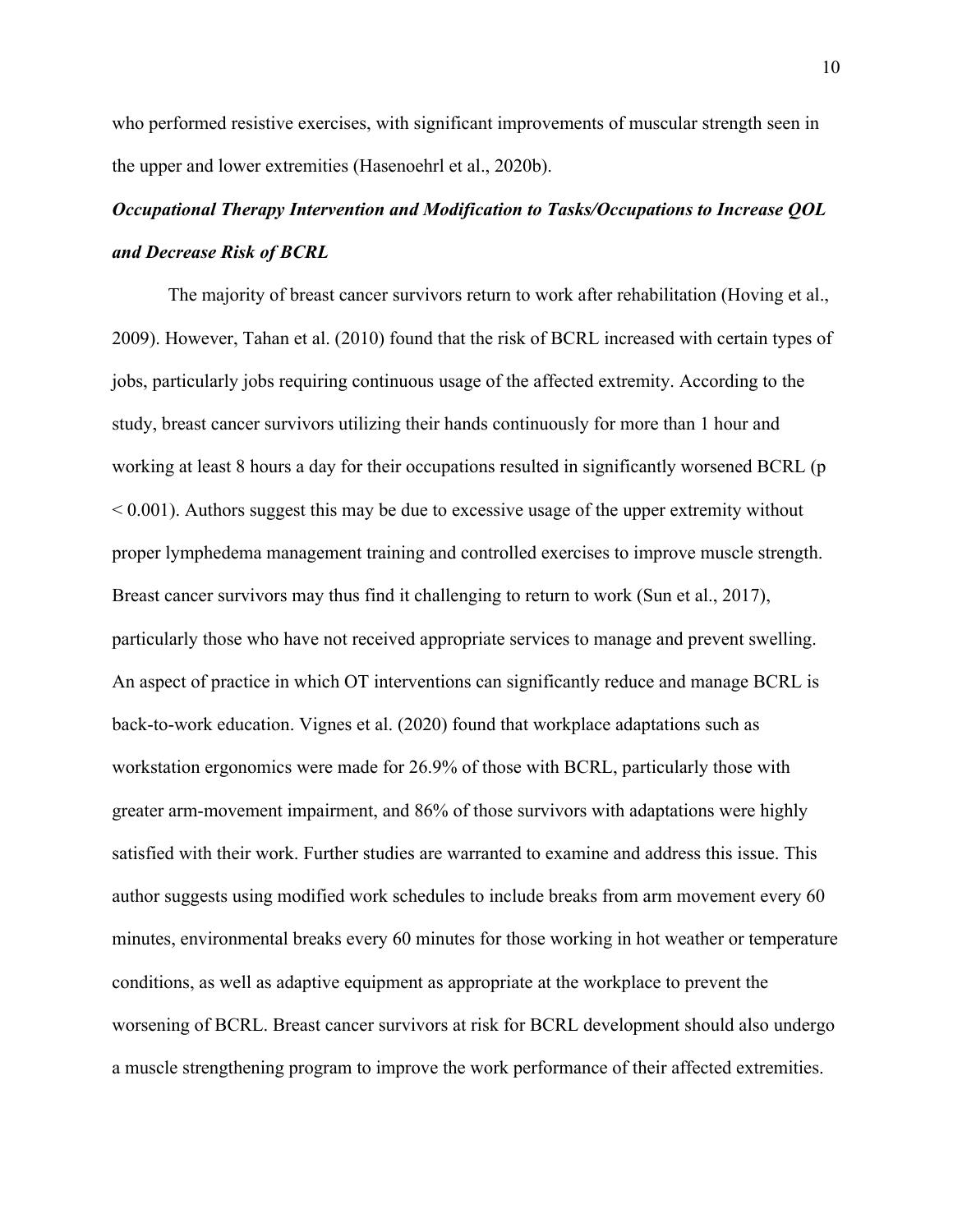### **Implications for Occupational Therapy Practice**

The risk of breast cancer-related lymphedema (BCRL) is present with any surgical procedure involving lymph node removal. With about 40% of breast cancer survivors developing lymphedema after their oncological treatment (Fu, 2014), oncological rehabilitation programs are multiplying in the United States in response to the growing numbers of breast cancer survivors and their reported impairments (Silver et al., 2018). Yet, there is not a comprehensive standard protocol or interventions that encompass pre-BCRL diagnosis care to minimize the risk of BCRL available at this time. Many OTs, therefore, do not have the proper knowledge and skills to offer effective intervention in the various stages of BCRL. Breast cancer-related lymphedema impairs the functional performance and participation of breast cancer survivors in their occupations and therefore reduces their overall quality of life (Penha et al., 2016). Occupational therapists can utilize a holistic approach to lymphedema management and prevention in order to improve the quality of life of those with a risk for BCRL (AOTA, n.d.).

Evidence from literature is very scarce on the relationship between the risk of lymphedema and duration of performing occupations. Tahan et al. (2010) explored the relationship between the risk of lymphedema and length of performance of tasks and occupations. In this cross-sectional study, Tahan et al. (2010) concluded that those who worked for more than 60 minutes continuously and for more than eight hours in a given day had higher stages of lymphedema, more shoulder limitations on their affected extremity, and a higher need for rehabilitation for their affected shoulder than those working fewer hours and utilizing their affected extremity for less amount of time. Since occupations and work require the use of upper extremities, these results indicate that increased use of hands during work can lead to a higher risk of lymphedema. This study highlights the need for occupational therapists to include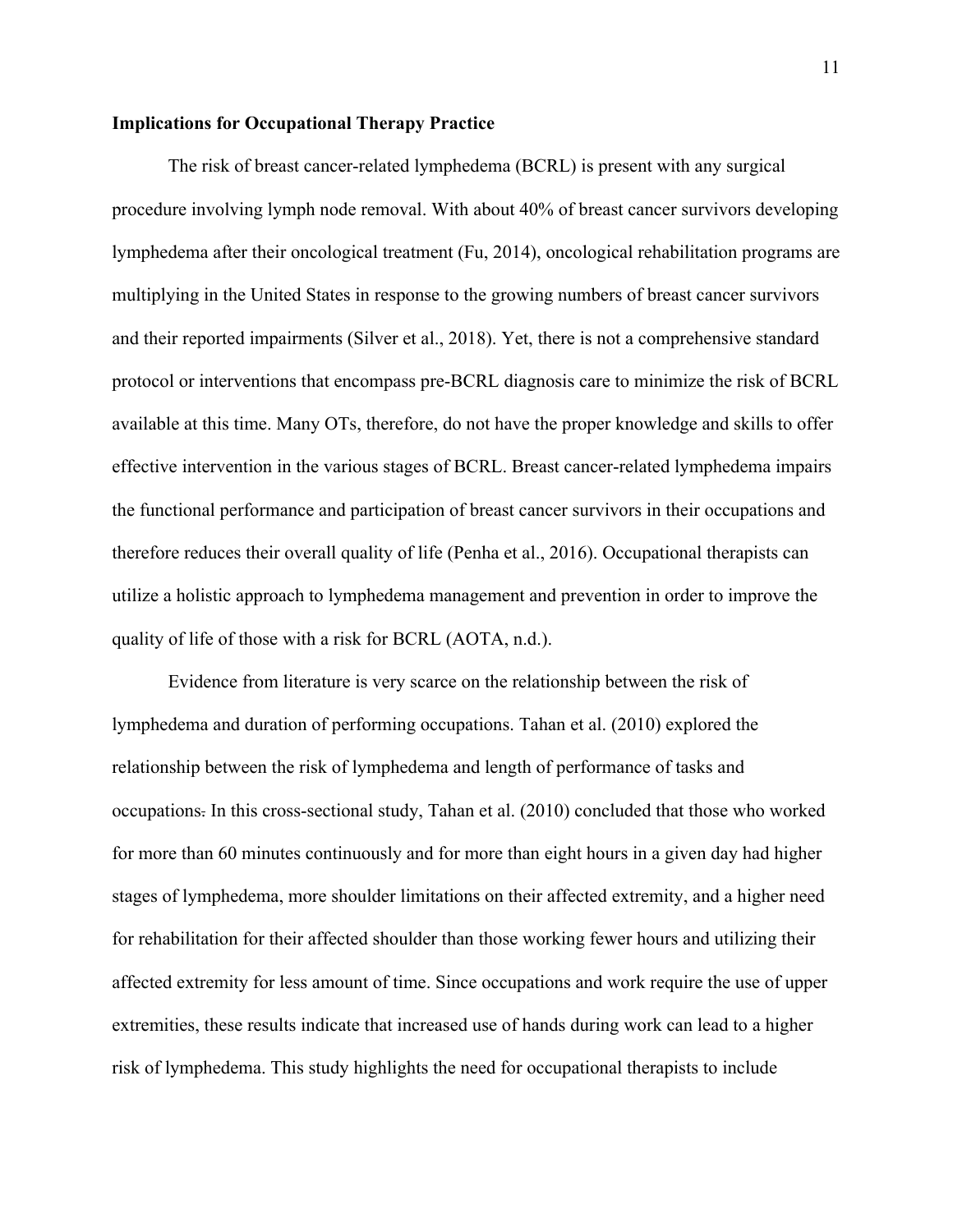interventions to help their clients with a history of breast cancer return to work safely. Occupational therapists are equipped to support breast cancer survivors with back-to-work education, assessment of fit including muscle testing and strengthening, as well as task analysis and modification of their work tasks prior to their return to work in order to decrease the risk of BCRL.

#### **Research Conclusion**

Breast cancer-related lymphedema is a chronic condition that patients with breast cancer may encounter even years post-surgery, with more severe lymphedema stages and more severe limitations affecting breast cancer survivors who continuously work and use their upper extremities for more than eight hours a day. Due to the majority of breast cancer survivors returning to work, early intervention to address BCRL is key in reducing symptoms (Shah et al., 2016). Currently, no comprehensive standardized program encompassing pre-BCRL diagnosis care to minimize the risk of BCRL are available. Educational resources for OTs and healthcare providers on how to offer early education and effective interventions are also limited. Therefore, this article addresses this gap to identify the importance and management of BCRL at the stage 0 phase in order to reduce the risk of higher level BCRL stages in breast cancer survivors and maximize their outcome and function post-operatively. Occupational therapists can address this through early education about BCRL, therapeutic interventions, early screenings for BCRL preoperatively and post-operatively, as well as back-to-work education and interventions. Breast cancer survivors can reduce their risk of BCRL, and with this article, OTs can establish their vital role in helping breast cancer survivors claim their lives and live them to their fullest.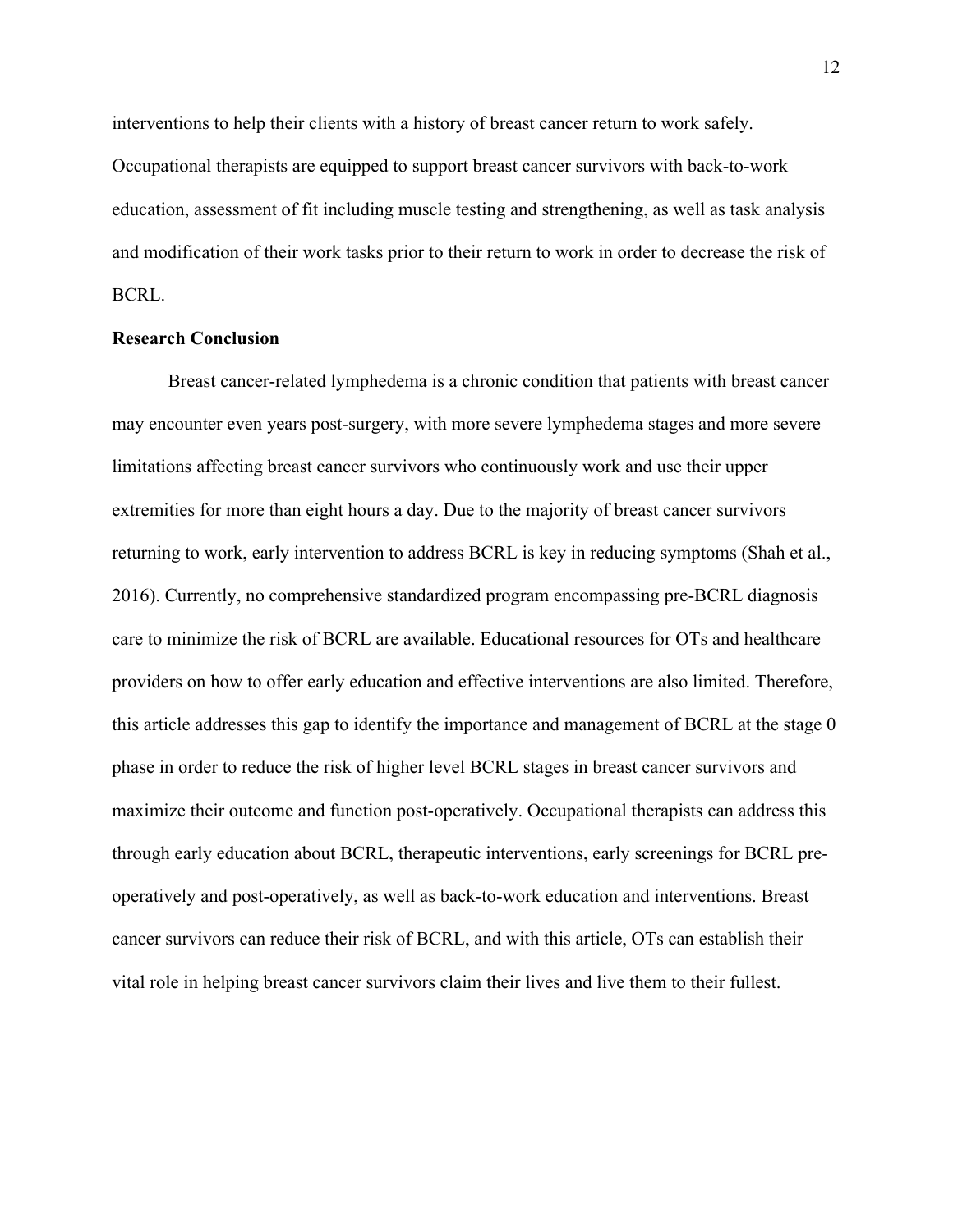#### **Results**

 This capstone project addressed the need for defining the role of OT in reducing the risk of breast cancer related lymphedema (BCRL) as well as identifying an approach to reducing the risk of BCRL at the stage 0 phase. This project was delivered through an online educational module available for occupational therapists to learn from, and a post-test is available at the end of the educational module to establish the completion and competence of learned material. Prior to submission for publication, current occupational therapists completed a 15-question pre-test and post-test survey online through Survio to determine the effectiveness of the content.

#### **Survey Results**

This online survey was submitted on multiple mediums including the AOTA Survey Forum, emails, and social media forums. Only five occupational therapists have completed the survey. Of the five participants, five (100%) completed all survey components. Three participants who have completed the survey were newly graduated (0-1 years' experience) occupational therapists (60%), while one participant was reported to have 3-5 years' experience as an occupational therapist (20%) and another participant reported to have 10+ years' experience (20%). Four participants indicated they are working in the outpatient rehabilitation setting (80%) while one participant indicated they work in academia (20%).

 Table 1 summarizes the results of the questionnaires while Table 2 describes the participant demographics. After reading the educational content, all newly graduated occupational therapists were found to have increases in their scores by 7%. The two other participants with at least 3 years of experience, however, had a decrease in their scores by 27% and 7%. The p-value was calculated through a t-test, and results indicated a p-value of  $p = 0.39$ . Results are therefore not significant ( $p < .05$ ).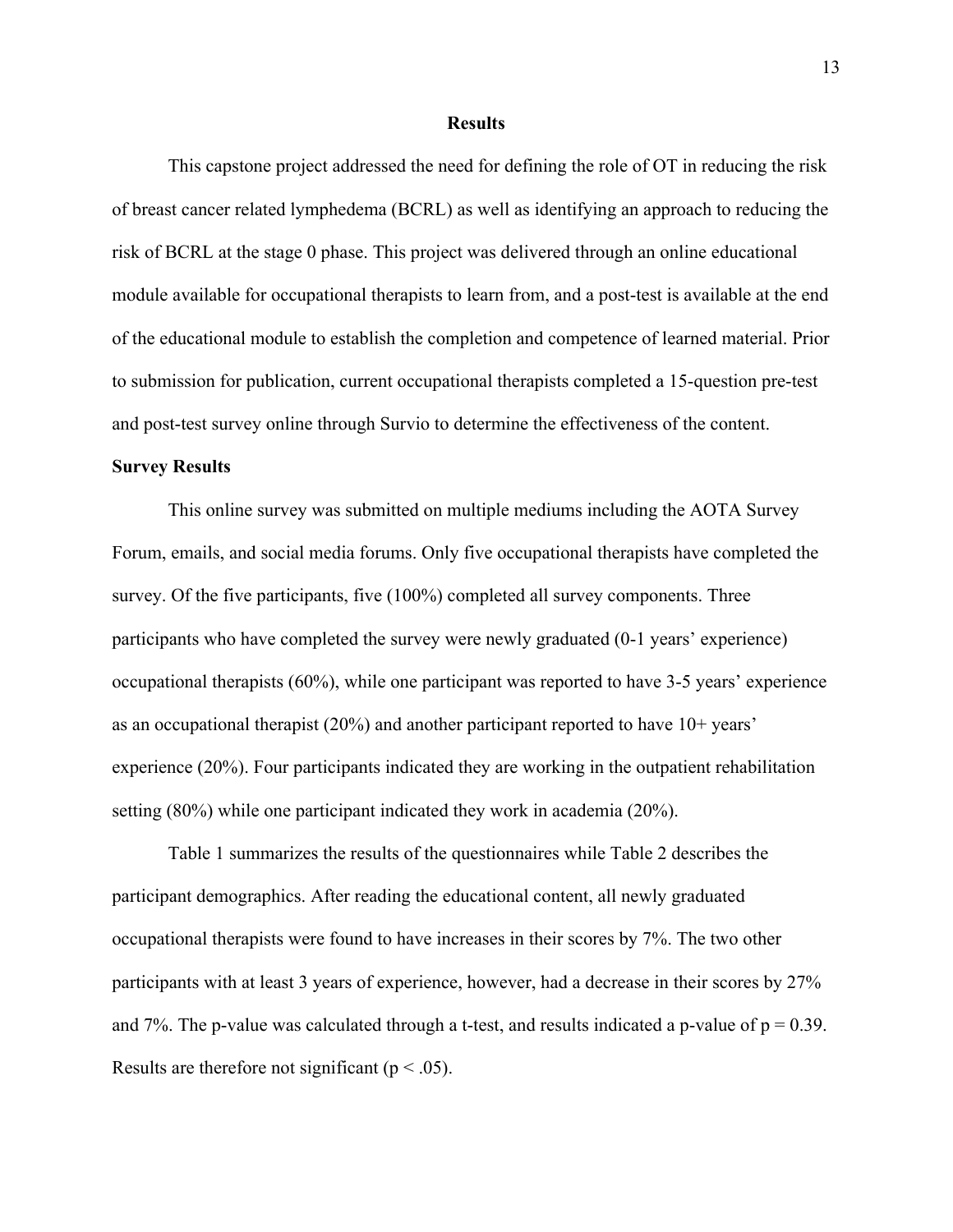## **Table 1**

| <b>Participants</b>  | <b>Pretest</b> | <b>Posttest</b> | <b>Percentage Change</b> |
|----------------------|----------------|-----------------|--------------------------|
| <b>Participant 1</b> | 60%            | 67%             | $+7%$                    |
| <b>Participant 2</b> | 40%            | 47%             | $+7\%$                   |
| <b>Participant 3</b> | 80%            | 53%             | $-27%$                   |
| <b>Participant 4</b> | 80%            | 73%             | $-7\%$                   |
| <b>Participant 5</b> | 60%            | 67%             | $+7\%$                   |

### **Table 2**

| <b>Participants</b>  | <b>Years of Experience</b> | <b>Work Setting</b> |
|----------------------|----------------------------|---------------------|
|                      |                            |                     |
| <b>Participant 1</b> | $0-1$ years                | Outpatient adults   |
|                      |                            |                     |
| <b>Particpant 2</b>  | $0-1$ years                | Outpatient adults   |
|                      |                            |                     |
| <b>Participant 3</b> | 3-5 years                  | Outpatient adults   |
|                      |                            |                     |
| <b>Participant 4</b> | $10+$ years                | Academia            |
|                      |                            |                     |
| <b>Participant 5</b> | $0-1$ years                | Outpatient adults   |
|                      |                            |                     |

## **Discussion**

 The present capstone project identified the role of occupational therapists (OTs) in reducing the risk of breast cancer-related lymphedema (BCRL) at the stage 0 level. A pre-and post-survey was delivered to OTs to determine the effectiveness of the educational module on OTs' knowledge in this subject. Overall, the results of the survey are not generalizable due to the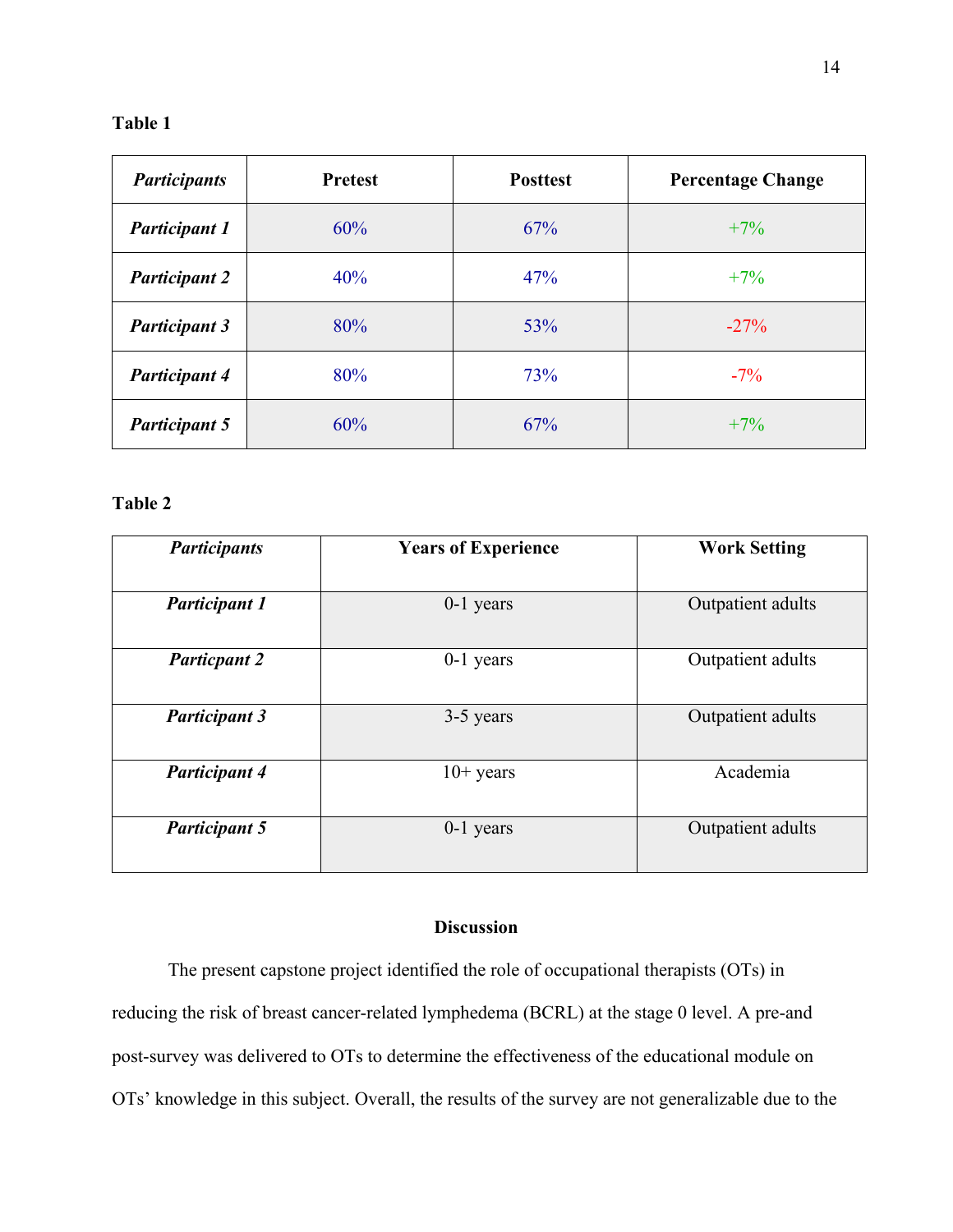small sample size. The survey required a larger number of participants to increase the study's power and demonstrate results more closely reflecting current literature, which suggests healthcare workers who received BCRL education had increased BCRL knowledge scores (Tam et al., 2011). The results also differed according to the amount of experience. All of the newly graduated OTs had higher post-test scores  $(+7%)$ ; whereas, the OTs with over 3 years of experience had lower post-test scores (-27% and -7%). This also contradicts results from a study by Tam et al. (2011) that identified an increase in BCRL knowledge with more years of practice  $(p = 0.014)$ . Limitations with the survey may have also caused a ceiling effect with the experienced OTs, resulting in inaccurate results.

Several limitations may have played a role in this conclusion. First, with only five participants, the sample size was too small which greatly reduced the power of the study. Second, participants may have had unidentified time constraints that led to rushing through the survey. This can also explain the discrepancy in results between the newly graduated OTs and the OTs with over 3 years of experience, as newly graduated OTs may not have had time to develop as heavy a caseload as an experienced OT and were thus able to take more time to read and complete the survey. Third, the surveys were delivered online on Survio, which may not have presented the material as organized as it would be through another platform. Finally, 80% of participants reported they work in the outpatient rehabilitation setting, where therapists are more likely to see and treat patients with BCRL. The survey may have attracted those already familiar with BCRL, therefore causing a nonresponse bias.

To address these limitations moving forward, the survey can be delivered through a different platform and made available through additional advertising in order to increase the sample size. An introduction or list of expectations, such as the expected time to complete the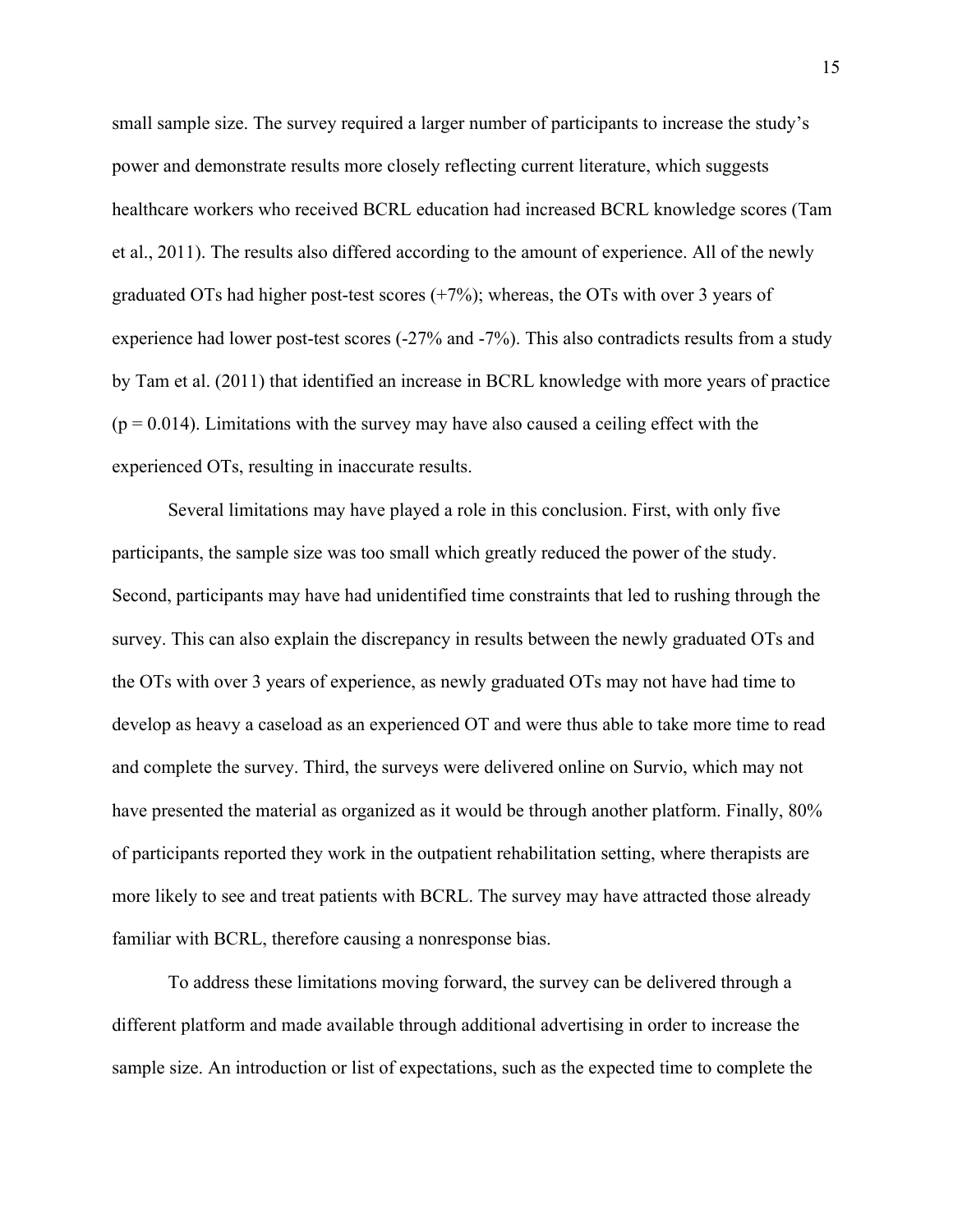survey, may also decrease the likelihood of participants rushing through answers in their surveys. This educational module can also be advertised to different OT groups online which may attract OTs of different settings to take the survey.

Upon addressing these limitations, the study is anticipated to improve the knowledge of OTs in identifying the role of OTs in addressing stage 0 BCRL. This, in effect, would help to reduce the risk of higher level BCRL stages in breast cancer survivors and maximize their outcome and function post-operatively. Occupational therapists can address this through early education about BCRL, therapeutic interventions, early screenings for BCRL pre-operatively and post-operatively, as well as back to work education. Further studies are warranted to explore the relationship between lymphedema and occupational performance, as well as how OTs can reduce the risk of lymphedema through occupational performance.

#### **Conclusion**

Early intervention to address BCRL is key to reducing symptoms (Shah et al., 2016). Therefore, this capstone project addresses this gap by establishing an educational module explaining the importance and management of BCRL at the stage 0 phase in order to reduce the risk of higher level BCRL stages in breast cancer survivors and maximize their outcome and function post-operatively. Occupational therapists can address this through early education about BCRL, therapeutic interventions and exercises such as lymphatic drainage massages and upper extremity stretches, appropriate screening for BCRL pre-operatively and post-operatively, as well as back-to-work education. This project specifically serves the occupational therapy (OT) profession by filling the need for non-certified OTs to know about lymphedema and its early detection in order to reduce the risk of frustration or exacerbation of symptoms from patients. Limitations to this study included a small sample size for the pre and post-test measurements and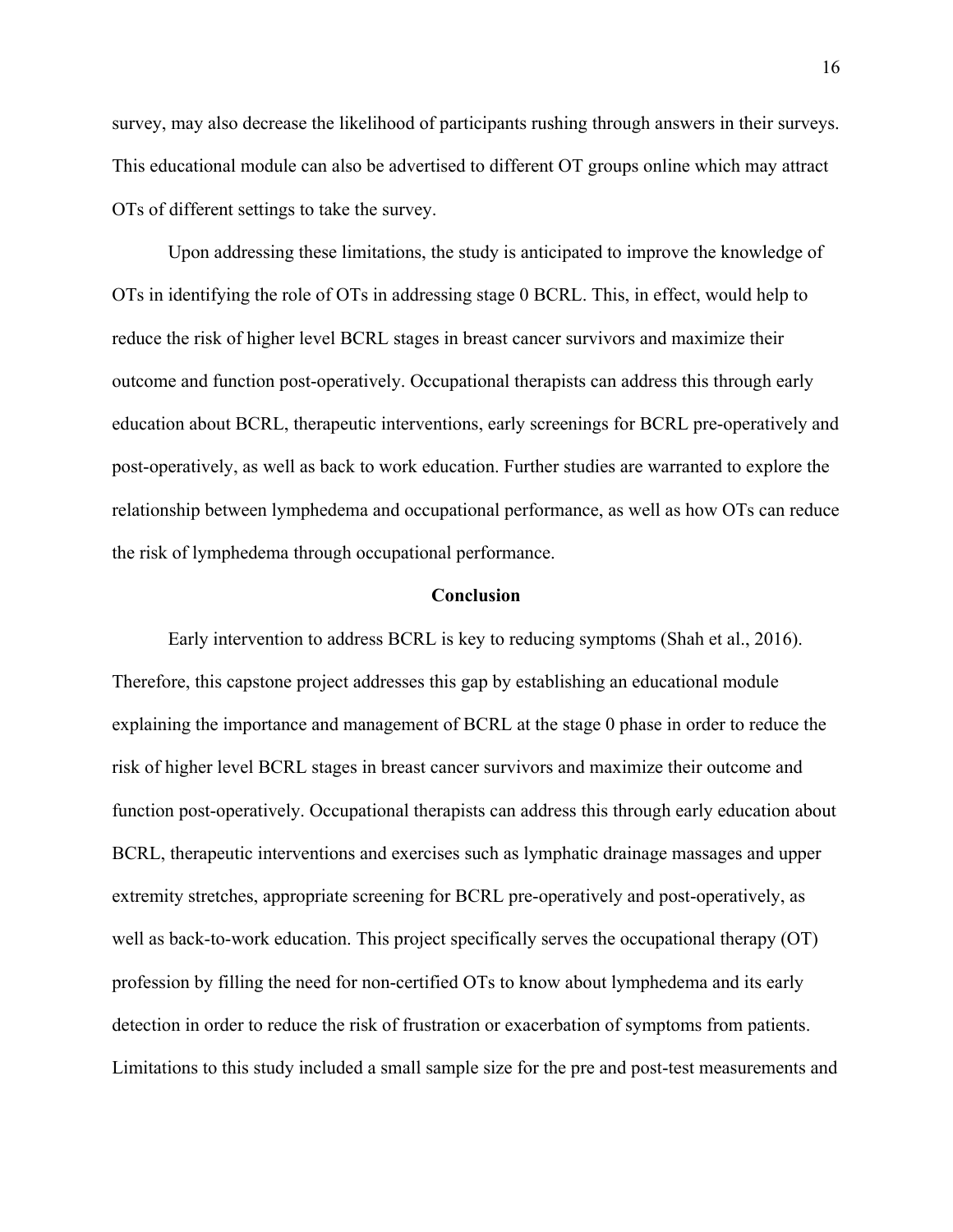a lack of current research regarding OT's role in treating BCRL. Further studies are warranted to explore the relationship between OT services and risk reduction of BCRL, particularly regarding back to work interventions. Breast cancer survivors can reduce their risk of BCRL, and with this educational program, OTs can be the most appropriate professionals to play a vital role in making that happen.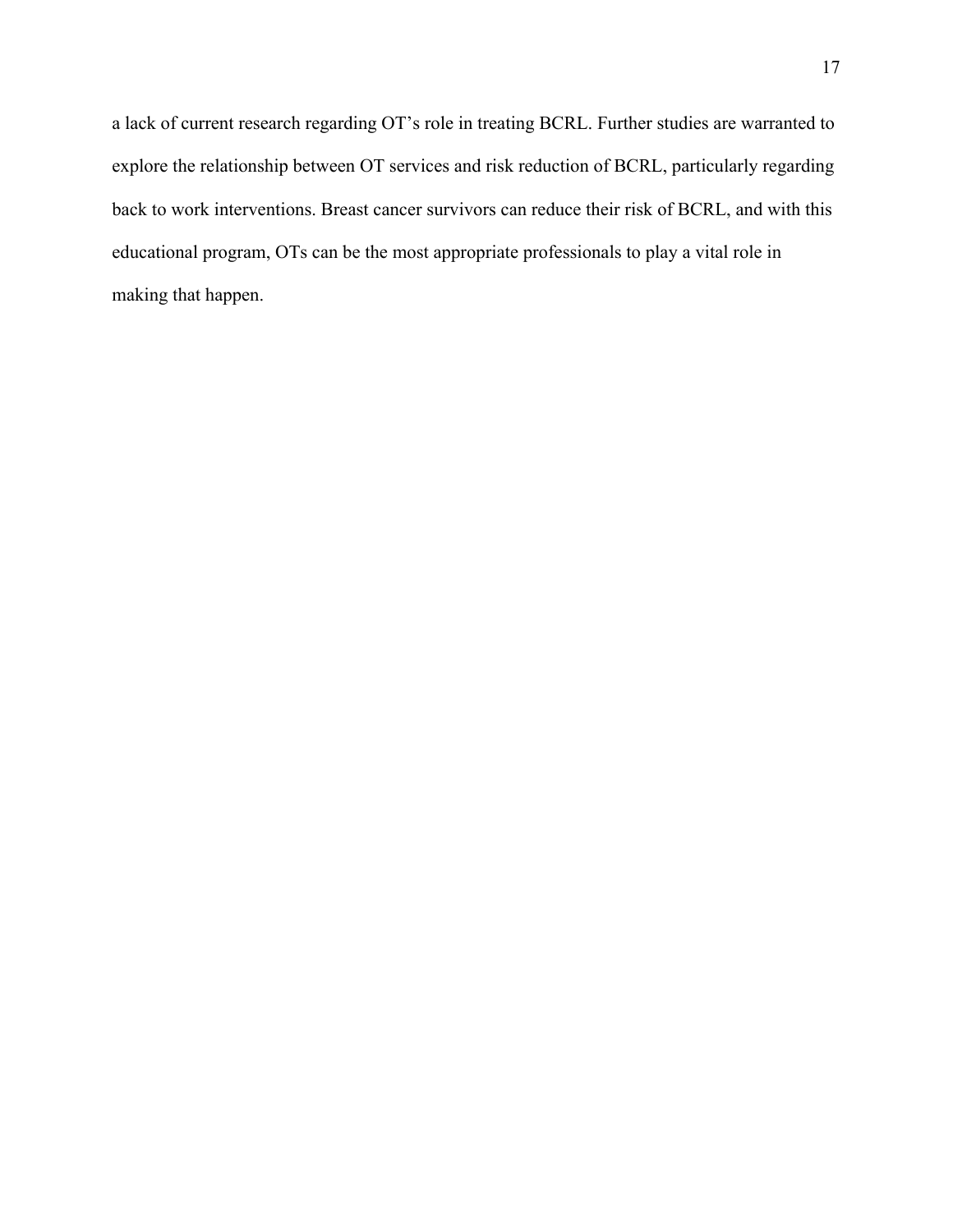#### **References**

- American Occupational Therapy Association (n.d.). *Wellness & prevention occupational therapy's opportunity in the era of health care reform.* https://www.aota.org/~/media/Corporate/Files/Advocacy/Health-Care-Reform/Ad-Hoc/Wellness%20Draft%202\_with%20edits-cjed.pdf
- American Occupational Therapy Association (2014). *Occupational therapy practice framework: Domain and processes* (3rd ed.). https://doi.org/10.5014/ajot.2014.682006
- American Occupational Therapy Association (2015). Occupational therapy code of ethics. *American Journal of Occupational Therapy, 69*, 6913410030. https://doi.org/10.5014/ajot.2015.696S03
- Armer, J. M., Ballman, K. V., McCall, L., Armer, N. C., Sun, Y., Udmuangpia, T., Hunt, K. K., Mittendorf, E. A., Byrd, D. R., Julian, T. B., & Boughey, J. C. (2019). Lymphedema symptoms and limb measurement changes in breast cancer survivors treated with neoadjuvant chemotherapy and axillary dissection: Results of American College of Surgeons Oncology Group (ACOSOG) Z1071 (Alliance) substudy. *Supportive Care in Cancer*, *27*(2), 495-503. https://doi.org/10.1007/s00520-018-4334-7
- Armer, J. M., Hulett, J. M., Bernas, M., Ostby, P., Stewart, B. R., & Cormier, J. N. (2013). Bestpractice guidelines in assessment, risk reduction, management, and surveillance for postbreast cancer lymphedema. *Current Breast Cancer Reports*, *5*(2), 134-144. https://doi.org/10.1007/s12609-013-0105-0
- Armer, J. M., Radina, M. E., Porock, D., & Culbertson, S. D. (2003). Predicting breast cancerrelated lymphedema using self-reported symptoms. *Nursing Research*, *52*(6), 370-379.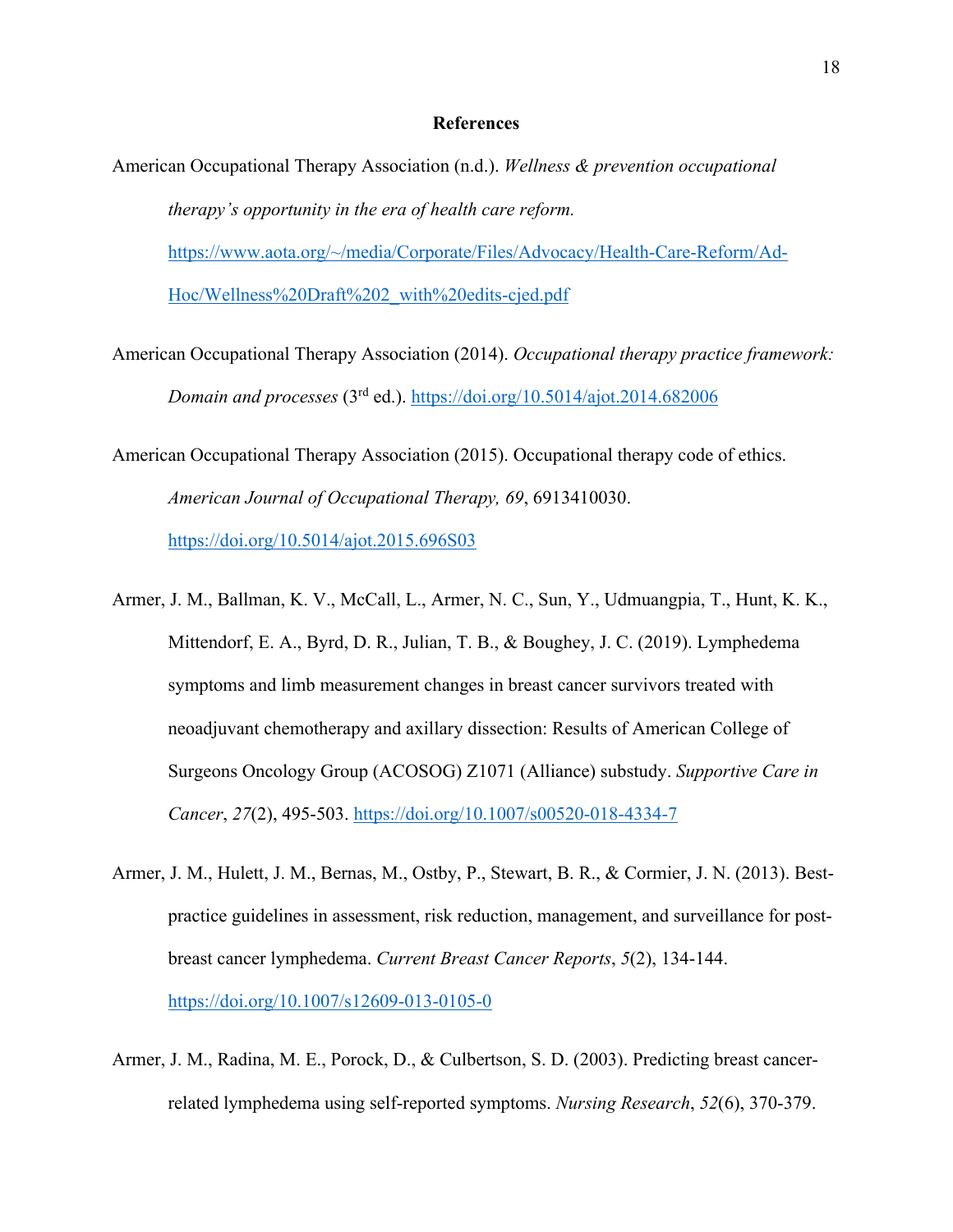http://ovidsp.ovid.com/ovidweb.cgi?T=JS&PAGE=reference&D=ovftf&NEWS=N&AN =00006199-200311000-00004.

- Baum, C. M, & Christiansen, C. H. (2005). Person-environment-occupation-performance: An occupation-based framework for practice. In C. H. Christiansen, C. M. Baum, and J. Bass-Haugen (Eds.), *Occupational therapy: Performance, participation, and well-being* (3rd ed., pp. 243-266). Thorofare, NJ: SLACK Incorporated. https://dl.uswr.ac.ir/bitstream/Hannan/131691/1/Charles\_H.\_Christiansen\_EdD\_\_OTR\_\_ OTC FAOTA%2C Carolyn M. Baum PhD OTR L FAOTA%2C Julie Bass Ha ugen\_PhD\_OTR\_L\_FAOTA\_Occupational\_Therapy\_Performance%2C\_Participation %2C and Well-Being 2004.pdf#page=262
- Bland, K. L., & Kosir, M. A. (2019). Improving the quality of life in breast cancer survivors at risk for lymphedema. *Surgery*, *166*(4), 686-690. https://doi.org/10.1016/j.surg.2019.05.048
- Borman, P., Yaman, A., Yasrebi, S., & Özdemir, O. (2017). The importance of awareness and education in patients with breast cancer-related lymphedema. *Journal of Cancer Education*, *32*(3), 629-633. https://doi.org/10.1007/s13187-016-1026-1
- Boyages, J., Kalfa, S., Xu, Y., Koelmeyer, L., Mackie, H., Viveros, H., Taksa, L., & Gollan, P. (2016). Worse and worse off: The impact of lymphedema on work and career after breast cancer. *Springerplus*, *5*(1), 657. https://doi.org/10.1186/s40064-016-2300-8
- Centers for Disease Control and Prevention. *United States cancer statistics: Data visualizations.* (2019). https://gis.cdc.gov/Cancer/USCS/DataViz.html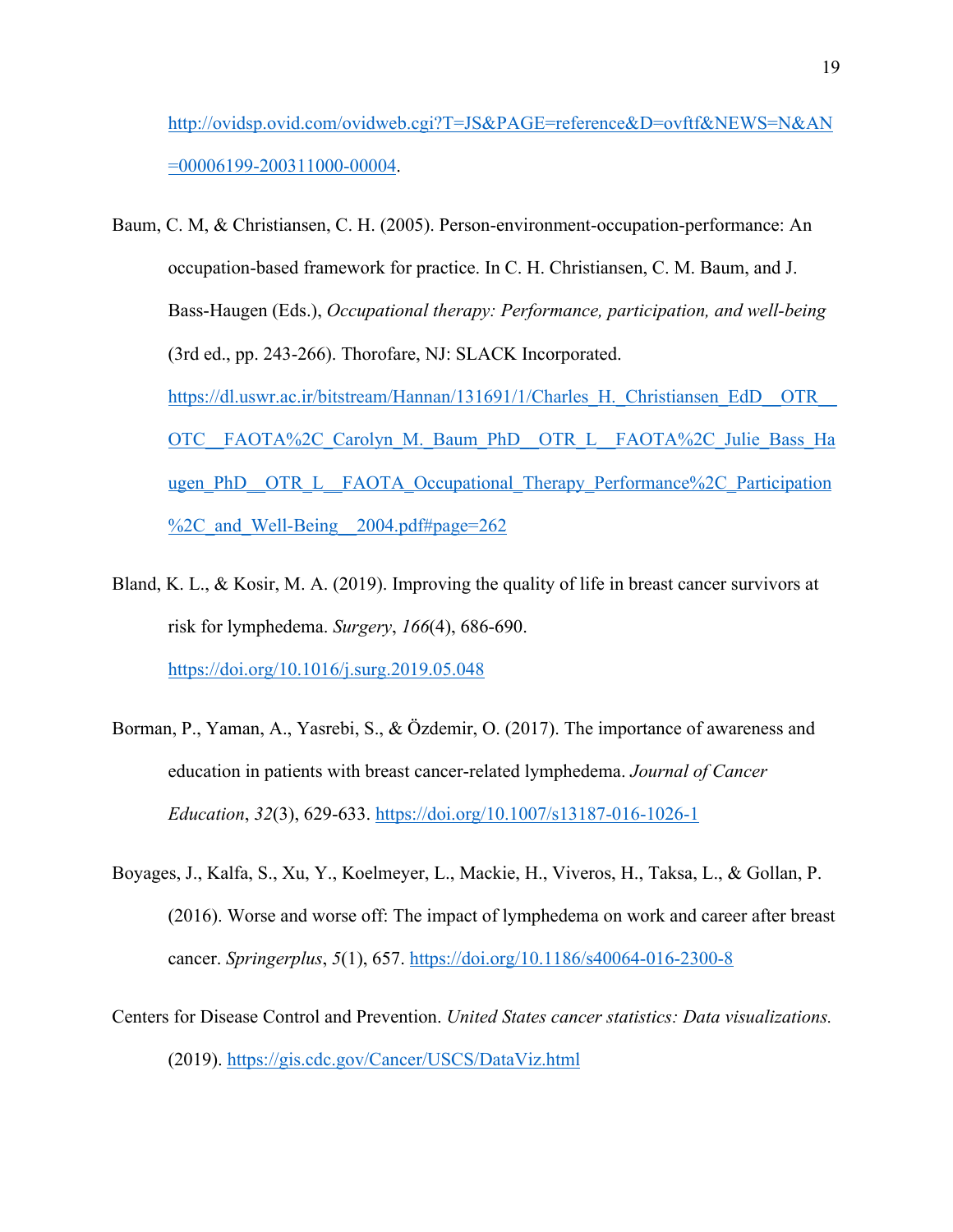- Cheville, A., Lee, M., Moynihan, T., Schmitz, K. H., Lynch, M., De Choudens, F. R., Dean, L., Basford, J., & Therneau, T. (2020). The impact of arm lymphedema on healthcare utilization during long-term breast cancer survivorship: A population-based cohort study. *Journal of Cancer Survivorship*, 1-9. https://doi.org/10.1007/s11764-019-00851-0
- Chu, K. H. (2020). *Determinants of emotional distress in breast cancer survivors with lymphedema* [Doctoral dissertation, Rutgers University-Graduate School-Newark). Rutgers University Community Repository. https://rucore.libraries.rutgers.edu/rutgerslib/63323/
- Conway, M. M. (2016). Professional education on breast cancer-related lymphoedema and its relation to patient wellbeing. *Wounds UK*, *12*(3), 22-9. https://pdfs.semanticscholar.org/137c/ecfba174628cf17198d932b38de33c4d11aa.pdf
- De Vrieze, T., Gebruers, N., Nevelsteen, I., Tjalma, W. A., Thomis, S., De Groef, A., Dams, L., Van der Gucht, E., & Devoogdt, N. (2020). Physical activity level and age contribute to functioning problems in patients with breast cancer-related lymphedema: A multicentre cross-sectional study. *Supportive Care in Cancer*, 1-15. https://doi.org/10.1007/s00520- 020-05375-3
- Dean, L. T., Moss, S. L., Ransome, Y., Frasso-Jaramillo, L., Zhang, Y., Visvanathan, K., Nicholas, L. H., & Schmitz, K. H. (2019). "It still affects our economic situation": Longterm economic burden of breast cancer and lymphedema. *Supportive Care in Cancer*, *27*(5), 1697-1708. https://doi.org/10.1007/s00520-018-4418-4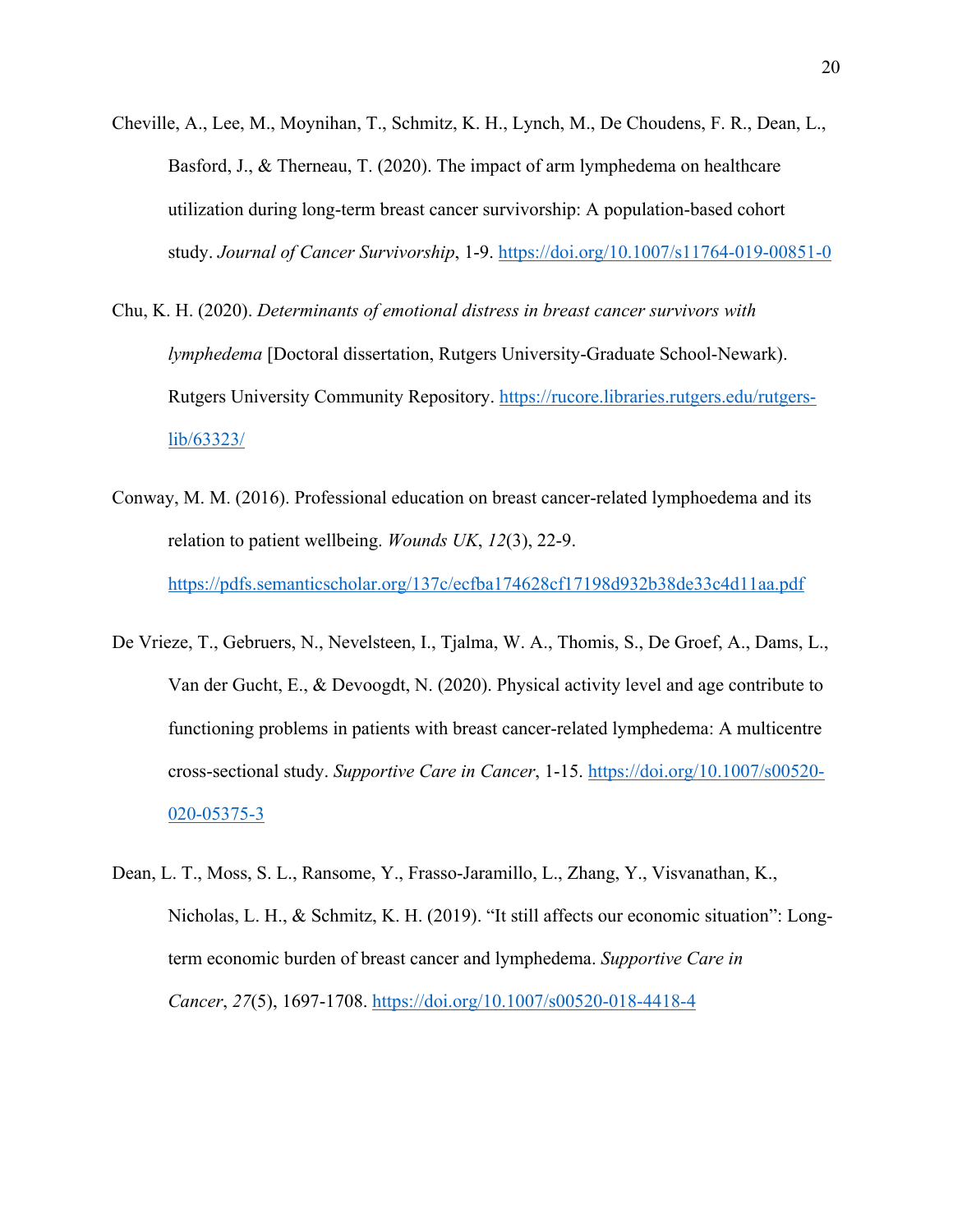- Dorri, S., Olfatbakhsh, A., & Asadi, F. (2020). Informational needs in patients with breast cancer with lymphedema: Is it important?. *Breast Cancer: Basic and Clinical Research*, *14*, 1178223420911033. https://dx.doi.org/10.1177%2F1178223420911033
- Fu, M. R., Axelrod, D., & Haber, J. (2008). Breast‐cancer‐related lymphedema: Information, symptoms, and risk‐reduction behaviors. *Journal of Nursing Scholarship*, *40*(4), 341-348. https://doi.org/10.1111/j.1547-5069.2008.00248.x
- Fu, M. R., Chen, C. M., Haber, J., Guth, A. A., & Axelrod, D. (2010). The effect of providing information about lymphedema on the cognitive and symptom outcomes of breast cancer survivors. *Annals of Surgical Oncology*, *17*(7), 1847-1853.

https://doi.org/10.1245/s10434-010-0941-3

- Fu, M. R., & Kang, Y. (2013). Psychosocial impact of living with cancer-related lymphedema. In *Seminars in Oncology Nursing* (Vol. 29, No. 1, pp. 50-60). WB Saunders. https://doi.org/10.1016/j.soncn.2012.11.007
- Fu M. R. (2014). Breast cancer-related lymphedema: Symptoms, diagnosis, risk reduction, and management. *World Journal of Clinical Oncology*, *5*(3), 241–247. https://doi.org/10.5306/wjco.v5.i3.241
- Gillespie, T. C., Sayegh, H. E., Brunelle, C. L., Daniell, K. M., & Taghian, A. G. (2018). Breast cancer-related lymphedema: Risk factors, precautionary measures, and treatments. *Gland Surgery*, *7*(4), 379. https://dx.doi.org/10.21037%2Fgs.2017.11.04
- Greenslade, M. V., & House, C. J. (2006). Living with lymphedema: A qualitative study of women's perspectives on prevention and management following breast cancer-related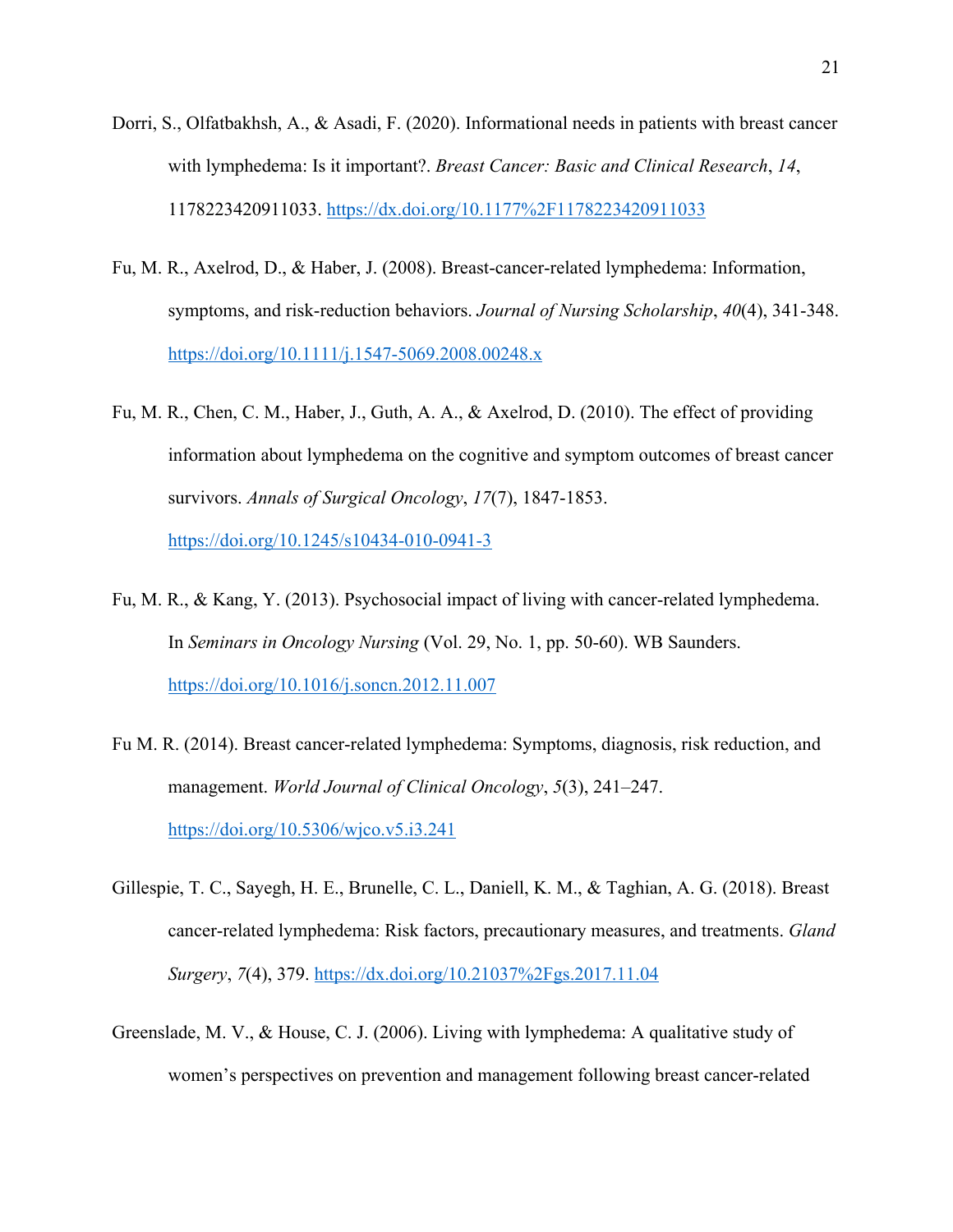treatment. *Canadian Oncology Nursing Journal, 16(*3), 165-171. https://doi.org/10.5737/1181912x163165171

- Hasenoehrl, T., Keilani, M., Palma, S., & Crevenna, R. (2020). Resistance exercise and breast cancer related lymphedema–a systematic review update. *Disability and Rehabilitation*, *42*(1), 26-35. https://doi.org/10.1080/09638288.2018.1514663
- Hasenoehrl, T., Palma, S., Ramazanova, D., Kölbl, H., Dorner, T. E., Keilani, M., & Crevenna, R. (2020). Resistance exercise and breast cancer–related lymphedema—a systematic review update and meta-analysis. *Supportive Care in Cancer.*  https://doi.org/10.1007/s00520-020-05521-x
- Hayes, S. C., Johansson, K., Stout, N. L., Prosnitz, R., Armer, J. M., Gabram, S., & Schmitz, K. H. (2012). Upper‐body morbidity after breast cancer: incidence and evidence for evaluation, prevention, and management within a prospective surveillance model of care. *Cancer*, *118*(S8), 2237-2249. https://doi.org/10.1002/cncr.27467
- He, L., Qu, H., Wu, Q., & Song, Y. (2020). Lymphedema in survivors of breast cancer. *Oncology Letters*, *19*(3), 2085–2096. https://doi.org/10.3892/ol.2020.11307
- Hidding, J. T., Beurskens, C. H., De Vries, M. T., Nijhuis-van der Sanden, M. W., van Laarhoven, H. W., & van der Wees, P. J. (2019). Accuracy of a single measurement site for self-monitoring of patients with breast cancer at risk for lymphedema. *Physiotherapy Theory and Practice*, *35*(12), 1322-1327.

https://doi.org/10.1080/09593985.2018.1474404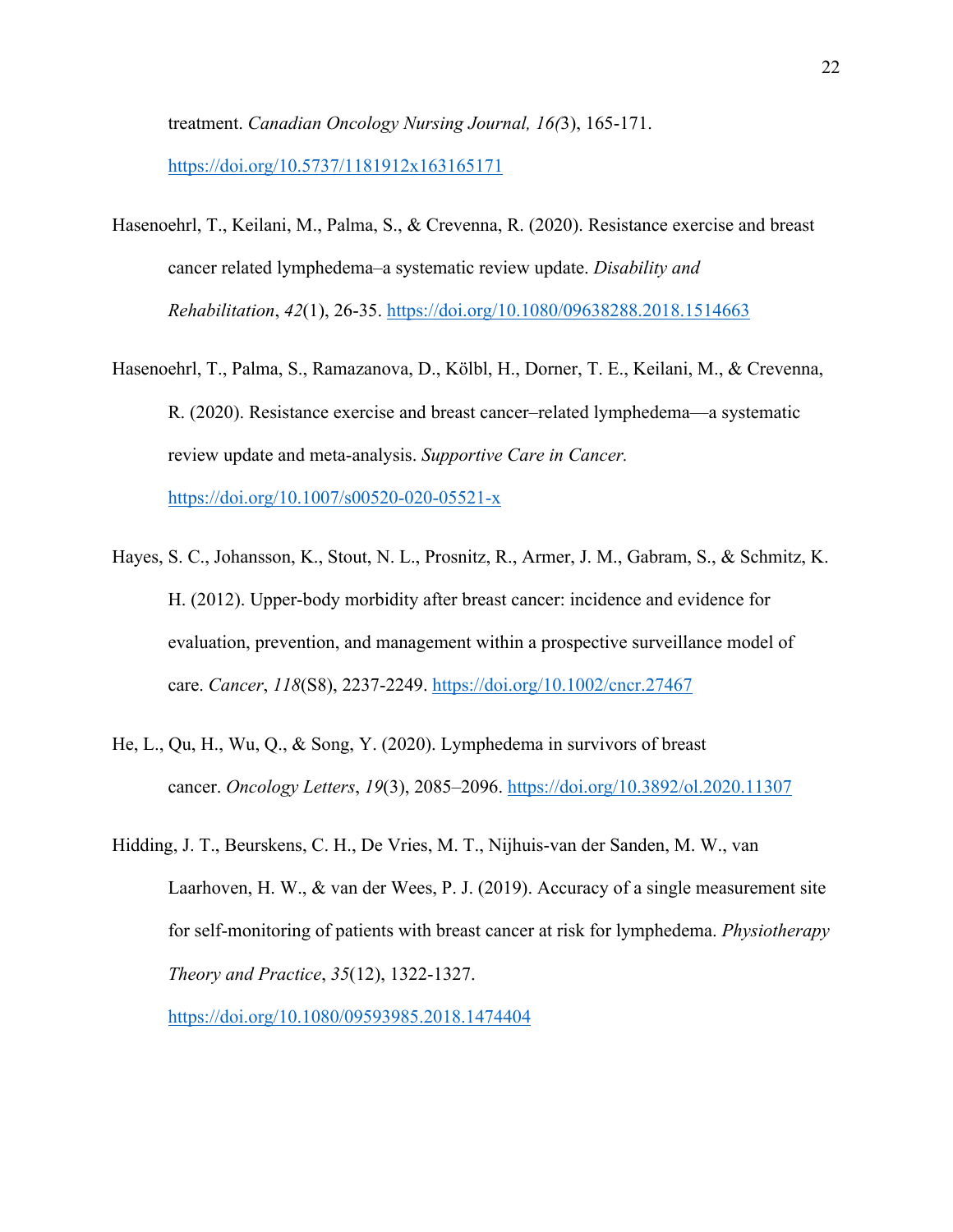- Hoving, J. L., Broekhuizen, M. L., & Frings-Dresen, M. H. W. (2009). Return to work of breast cancer survivors: A systematic review of intervention studies. *BMC Cancer*, *9*(1), 1-10. https://doi.org/10.1186/1471-2407-9-117
- International Society of Lymphology. (2013). The diagnosis and treatment of peripheral lymphedema: 2013 Consensus document of the International Society of Lymphology. *Lymphology*, *46*(1), 1-11. https://pubmed.ncbi.nlm.nih.gov/23930436/
- Koelmeyer, L. A., Borotkanics, R. J., Alcorso, J., Prah, P., Winch, C. J., Nakhel, K., Dean, C. M., & Boyages, J. (2019). Early surveillance is associated with less incidence and severity of breast cancer–related lymphedema compared with a traditional referral model of care. *Cancer*, *125*(6), 854-862. https://doi.org/10.1002/cncr.31873
- Lacomba, M. T., Sánchez, M. J. Y., Goñi, Á. Z., Merino, D. P., del Moral, O. M., Téllez, E. C., & Mogollón, E. M. (2010). Effectiveness of early physiotherapy to prevent lymphoedema after surgery for breast cancer: Randomised, single blinded, clinical trial. *BMJ*, *340*, b5396. https://doi.org/10.1136/bmj.b5396
- Levenhagen, K., Davies, C., Perdomo, M., Ryans, K., & Gilchrist, L. (2017). Diagnosis of upper quadrant lymphedema secondary to cancer: Clinical practice guideline from the Oncology Section of the American Physical Therapy Association. *Physical Therapy*, *97*(7), 729-745. https://doi.org/10.1093/ptj/pzx050
- Lin, C. Y., Liu, H. E., & Cheng, M. H. (2020). Factors associated with professional healthcare advice seeking in breast cancer–related lymphedema. *Journal of Surgical Oncology*, *121*(1), 67-74. https://doi.org/10.1002/jso.25523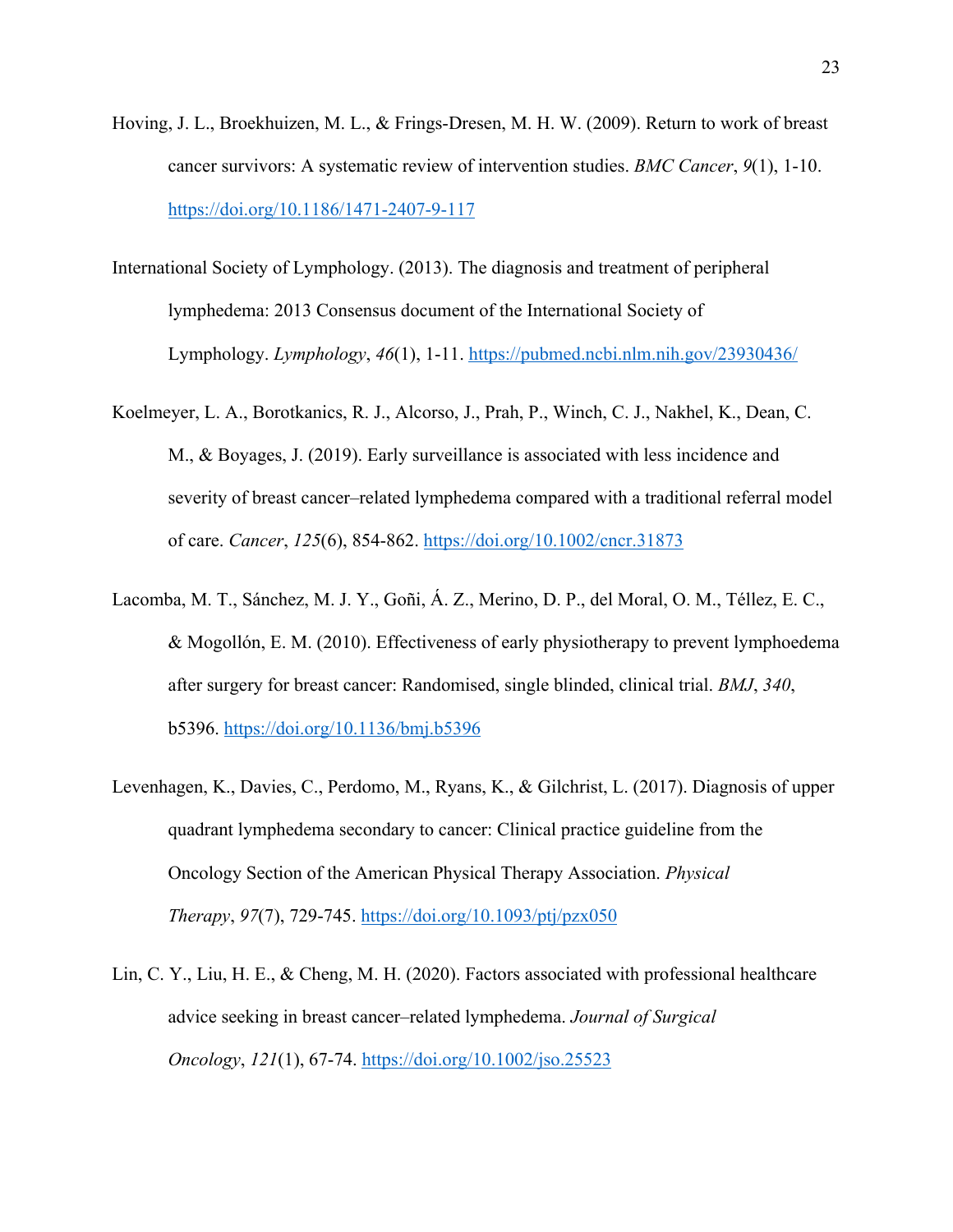- Lu, S. R., Hong, R. B., Chou, W., & Hsiao, P. C. (2015). Role of physiotherapy and patient education in lymphedema control following breast cancer surgery. *Therapeutics and Clinical Risk Management*, *11*, 319. https://dx.doi.org/10.2147%2FTCRM.S77669
- McNeely, M. L., Binkley, J. M., Pusic, A. L., Campbell, K. L., Gabram, S., & Soballe, P. W. (2012). A prospective model of care for breast cancer rehabilitation: Postoperative and postreconstructive issues. *Cancer*, *118*(S8), 2226-2236. https://doi.org/10.1002/cncr.27468
- Michelotti, A., Invernizzi, M., Lopez, G., Lorenzini, D., Nesa, F., De Sire, A., & Fusco, N. (2019). Tackling the diversity of breast cancer related lymphedema: Perspectives on diagnosis, risk assessment, and clinical management. *The Breast*, *44*, 15-23. https://doi.org/10.1016/j.breast.2018.12.009
- Narod, S. A., Iqbal, J., & Miller, A. B. (2015). Why have breast cancer mortality rates declined?. *Journal of Cancer Policy*, *5*, 8-17. https://doi.org/10.1016/j.jcpo.2015.03.002
- Omidi, Z., Kheirkhah, M., Abolghasemi, J., & Haghighat, S. (2020). Effect of lymphedema selfmanagement group-based education compared with social network-based education on quality of life and fear of cancer recurrence in women with breast cancer: A randomized controlled clinical trial. *Quality of Life Research*, 1-12. https://doi.org/10.1007/s11136- 020-02455-z
- Penha, T. R. L., Botter, B., Heuts, E. M., Voogd, A. C., von Meyenfeldt, M. F., & van der Hulst, R. R. (2016). Quality of life in patients with breast cancer–related lymphedema and reconstructive breast surgery. *Journal of Reconstructive Microsurgery*, *32*(06), 484-490. https://doi.org/10.1055/s-0036-1572538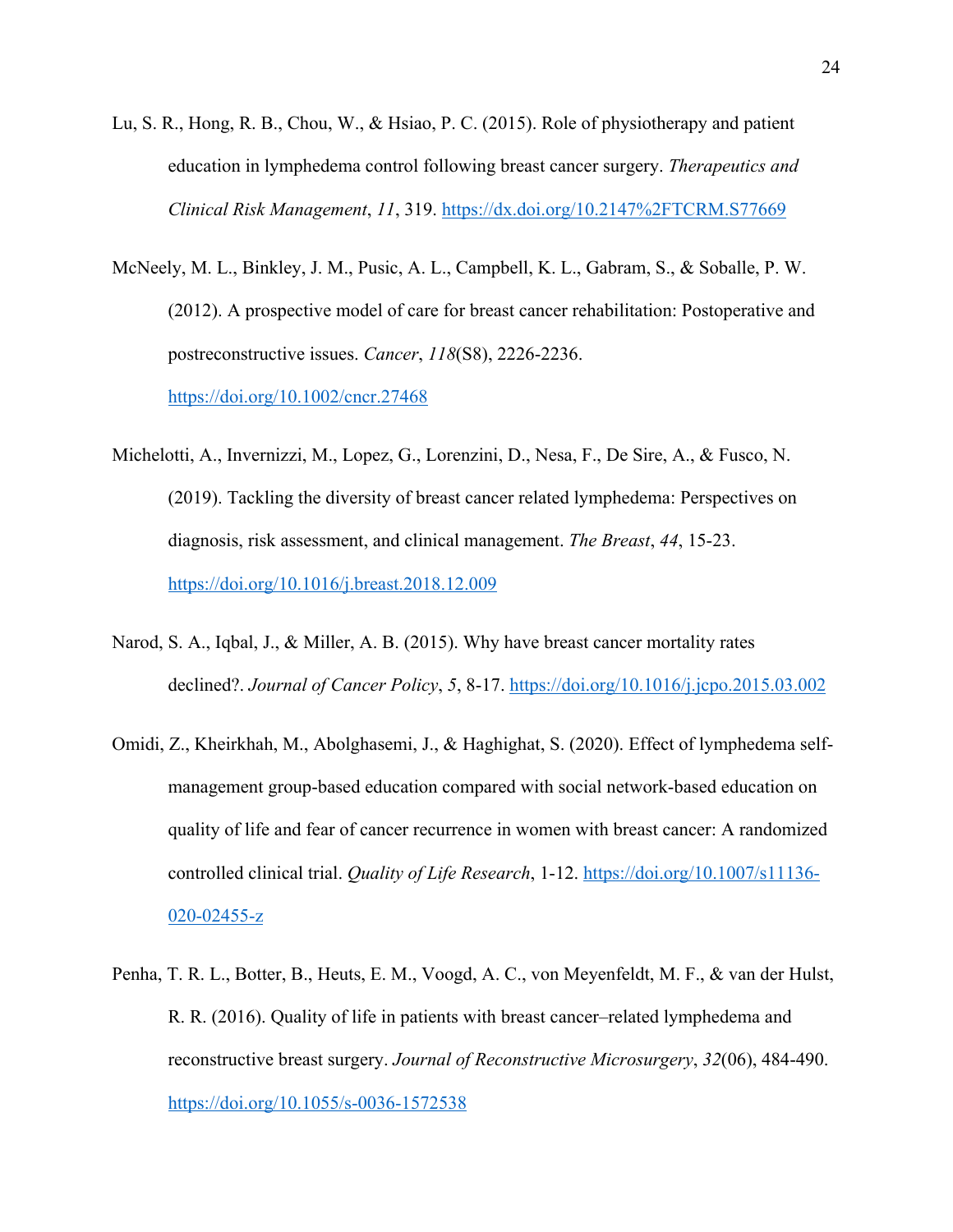- Pereira, A. C. P. R., Koifman, R. J., & Bergmann, A. (2017). Incidence and risk factors of lymphedema after breast cancer treatment: 10 years of follow-up. *The Breast*, *36*, 67-73. https://doi.org/10.1016/j.breast.2017.09.006
- Petrek, J. A., Senie, R. T., Peters, M., & Rosen, P. P. (2001). Lymphedema in a cohort of breast carcinoma survivors 20 years after diagnosis. *Cancer*, *92*(6), 1368-1377. https://doi.org/10.1002/1097-0142(20010915)92:6<1368::AID-CNCR1459>3.0.CO;2-9
- Ridner, S. H., Rhoten, B. A., Radina, M. E., Adair, M., Bush-Foster, S., & Sinclair, V. (2016). Breast cancer survivors' perspectives of critical lymphedema self-care support needs. *Supportive Care in Cancer*, *24*(6), 2743-2750. https://doi.org/10.1007/s00520- 016-3089-2
- Rupp, J., Hadamitzky, C., Henkenberens, C., Christiansen, H., Steinmann, D., & Bruns, F. (2019). Frequency and risk factors for arm lymphedema after multimodal breastconserving treatment of nodal positive breast cancer–a long-term observation. *Radiation Oncology*, *14*(1), 39. https://doi.org/10.1186/s13014-019-1243-y
- Scaffidi, M., Vulpiani, M. C., Vetrano, M., Conforti, F., Marchetti, M. R., Bonifacino, A., Marchetti, P., Saraceni, V. M., & Ferretti, A. (2012). Early rehabilitation reduces the onset of complications in the upper limb following breast cancer surgery. *European Journal of Physical and Rehabilitation Medicine*, *48*(4), 601-611. https://europepmc.org/article/med/22510674
- Shah, C., Arthur, D. W., Wazer, D., Khan, A., Ridner, S., & Vicini, F. (2016). The impact of early detection and intervention of breast cancer-related lymphedema: A systematic review. *Cancer Medicine*, *5*(6), 1154-1162. https://doi.org/10.1002/cam4.691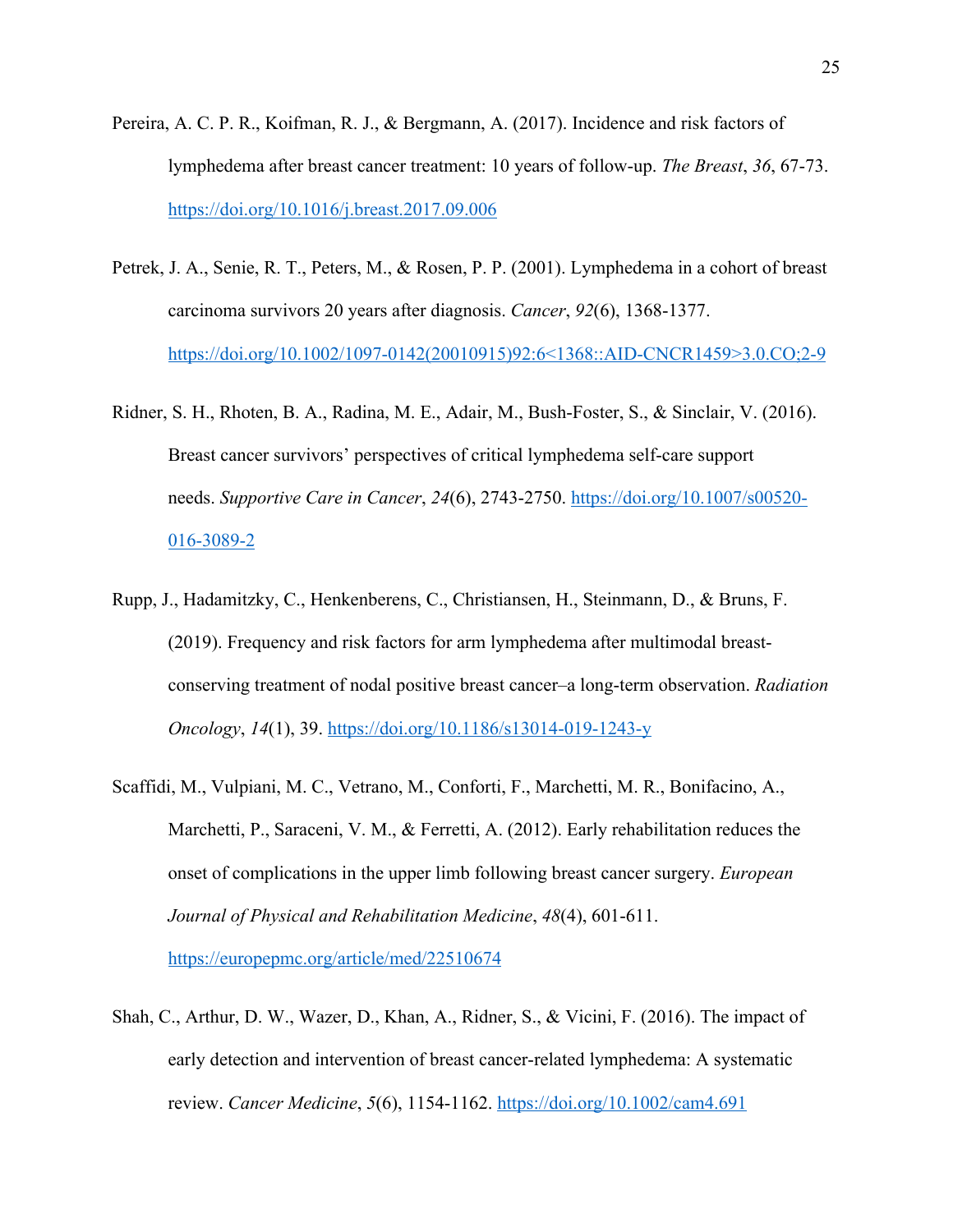- Silver, J. K., Stout, N. L., Fu, J. B., Pratt-Chapman, M., Haylock, P. J., & Sharma, R. (2018). The state of cancer rehabilitation in the United States. *Journal of Cancer Rehabilitation*, *1*, 1. https://www.ncbi.nlm.nih.gov/pmc/articles/PMC6415687/pdf/nihms-1005304.pdf
- Stout Gergich, N. L., Pfalzer, L. A., McGarvey, C., Springer, B., Gerber, L. H., & Soballe, P. (2008). Preoperative assessment enables the early diagnosis and successful treatment of lymphedema. *Cancer: Interdisciplinary International Journal of the American Cancer Society*, *112*(12), 2809-2819. https://doi.org/10.1002/cncr.23494
- Sun, Y., Shigaki, C. L., & Armer, J. M. (2017). Return to work among breast cancer survivors: A literature review. *Supportive Care in Cancer*, *25*(3), 709-718. https://doi.org/10.1007/s00520-016-3446-1
- Sun, Y., Shigaki, C. L., & Armer, J. M. (2020). The influence of breast cancer related lymphedema on women's return-to-work. *Women's Health*, *16*. https://doi.org/10.1177/1745506520905720
- Sun, F., Skolny, M. N., Swaroop, M. N., Rawal, B., Catalano, P. J., Brunelle, C. L., Miller, C. L., & Taghian, A. G. (2016). The need for preoperative baseline arm measurement to accurately quantify breast cancer-related lymphedema. *Breast Cancer Research and Treatment*, *157*(2), 229-240. https://doi.org/10.1007/s10549-016-3821-0
- Tahan, G., Johnson, R., Mager, L., & Soran, A. (2010). The role of occupational upper extremity use in breast cancer related upper extremity lymphedema. *Journal of Cancer Survivorship*, *4*(1), 15-19. https://doi.org/10.1007/s11764-009-0103-4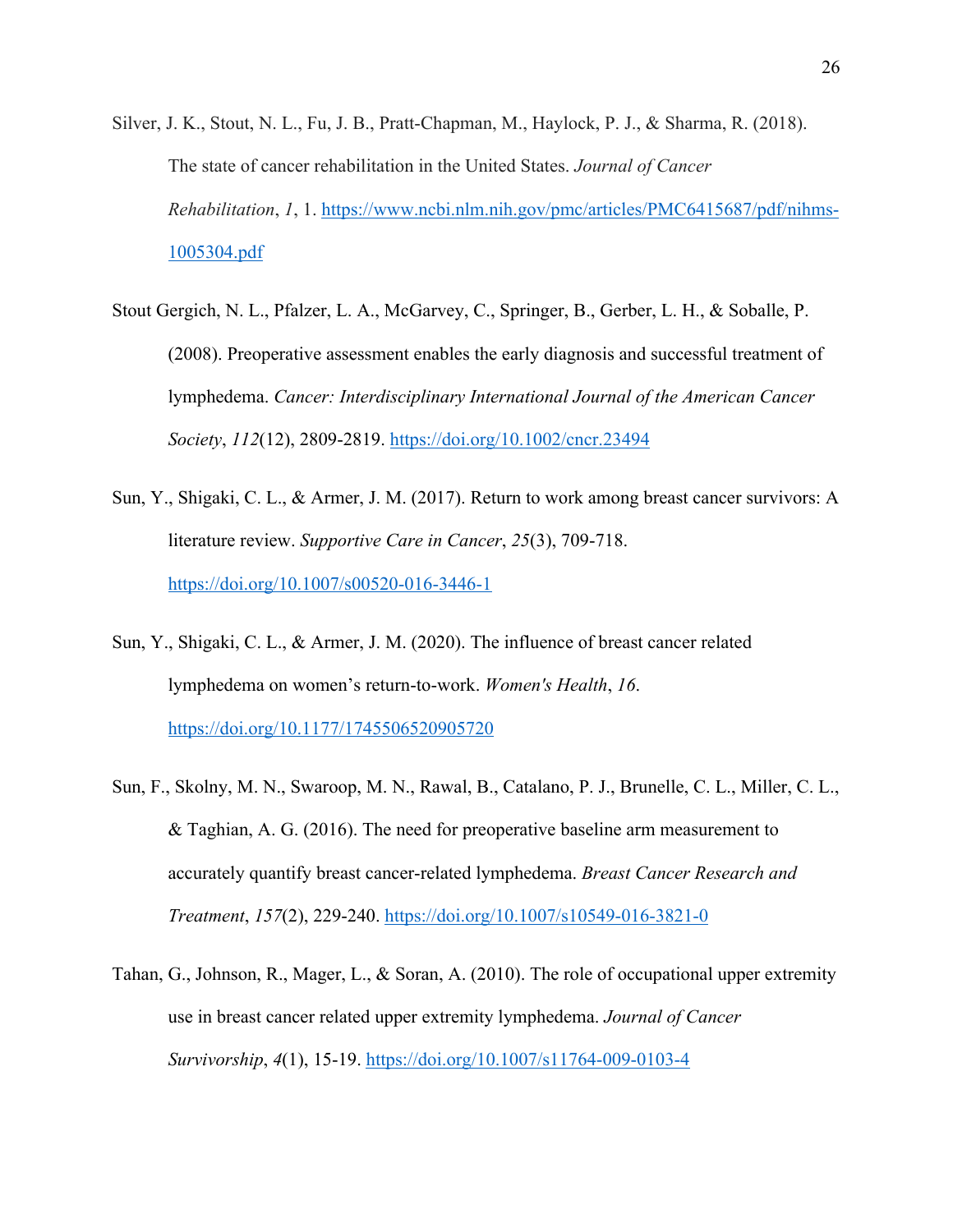- Tam, E. K., Shen, L., Munneke, J. R., Ackerson, L. M., Partee, P. N., Somkin, C. P., Andre, M., Kutner, S. E., Thiadens, S. R. J., & Kwan, M. L. (2012). Clinician awareness and knowledge of breast cancer-related lymphedema in a large, integrated health care delivery setting. *Breast Cancer Research and Treatment*, *131*(3), 1029- 1038. https://doi.org/10.1007/s10549-011-1829-z
- Temur, K., & Kapucu, S. (2019). The effectiveness of self-management of lymphedema in the prevention of breast cancer-related lymphedema and quality of life: A randomized controlled trial. *European Journal of Oncology Nursing*. https://doi.org/10.1016/j.ejon.2019.02.006
- Thomas, E., Polo, K. M., Blackham, K., & Gill, J. (2019). An early detection program for performance deficits in patients receiving breast cancer–related surgical intervention. *SIS Quarterly Practice Connections*, *4*(1), 27–29. https://www.researchgate.net/publication/339178881 An early detection program for

performance deficits in patients receiving breast cancer-related surgical intervention

- Thomas-MacLean, R., Miedema, B., & Tatemichi, S. R. (2005). Breast cancer-related lymphedema: women's experiences with an underestimated condition. *Canadian Family Physician*, *51*(2), 246-247. https://www.cfp.ca/content/cfp/51/2/246.full.pdf
- Tolu, S., & Basim, P. (2020). Awareness of lymphedema risk management behaviors and associated factors among breast cancer survivors: Results from a cross-sectional survey. *Annals of Medical Research*, *27*(1), 97-104. https://doi.org/10.5455/annalsmedres.2019.11.779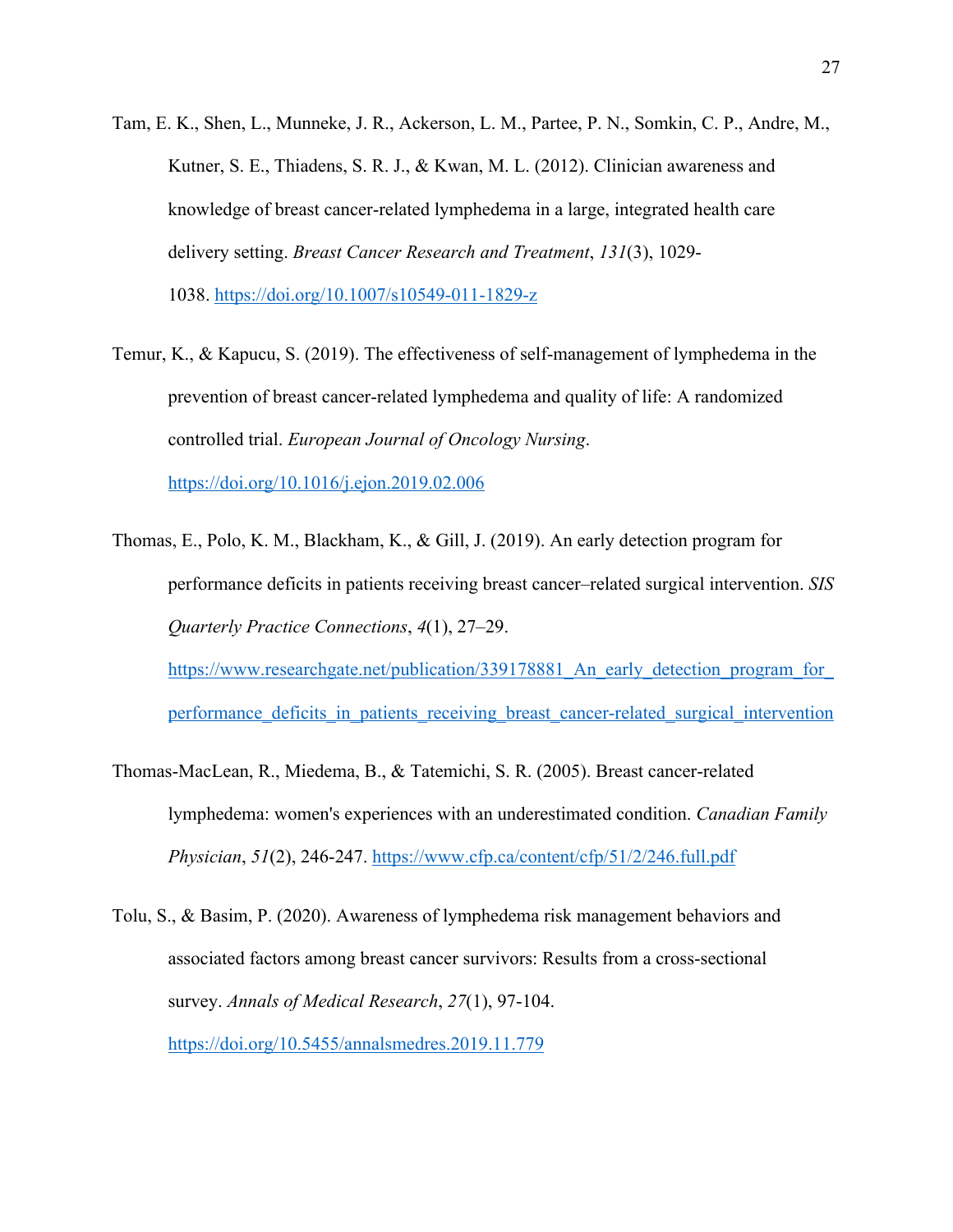- Velanovich, V., & Szymanski, W. (1999). Quality of life of breast cancer patients with lymphedema. *The American Journal of Surgery*, *177*(3), 184-188. https://doi.org/10.1016/S0002-9610(99)00008-2
- Vignes, S., Fau-Prudhomot, P., Simon, L., Sanchez-Bréchot, M. L., Arrault, M., & Locher, F. (2020). Impact of breast cancer–related lymphedema on working women. *Supportive Care in Cancer*, *28*(1), 79-85. https://doi.org/10.1007/s00520-019-04804-2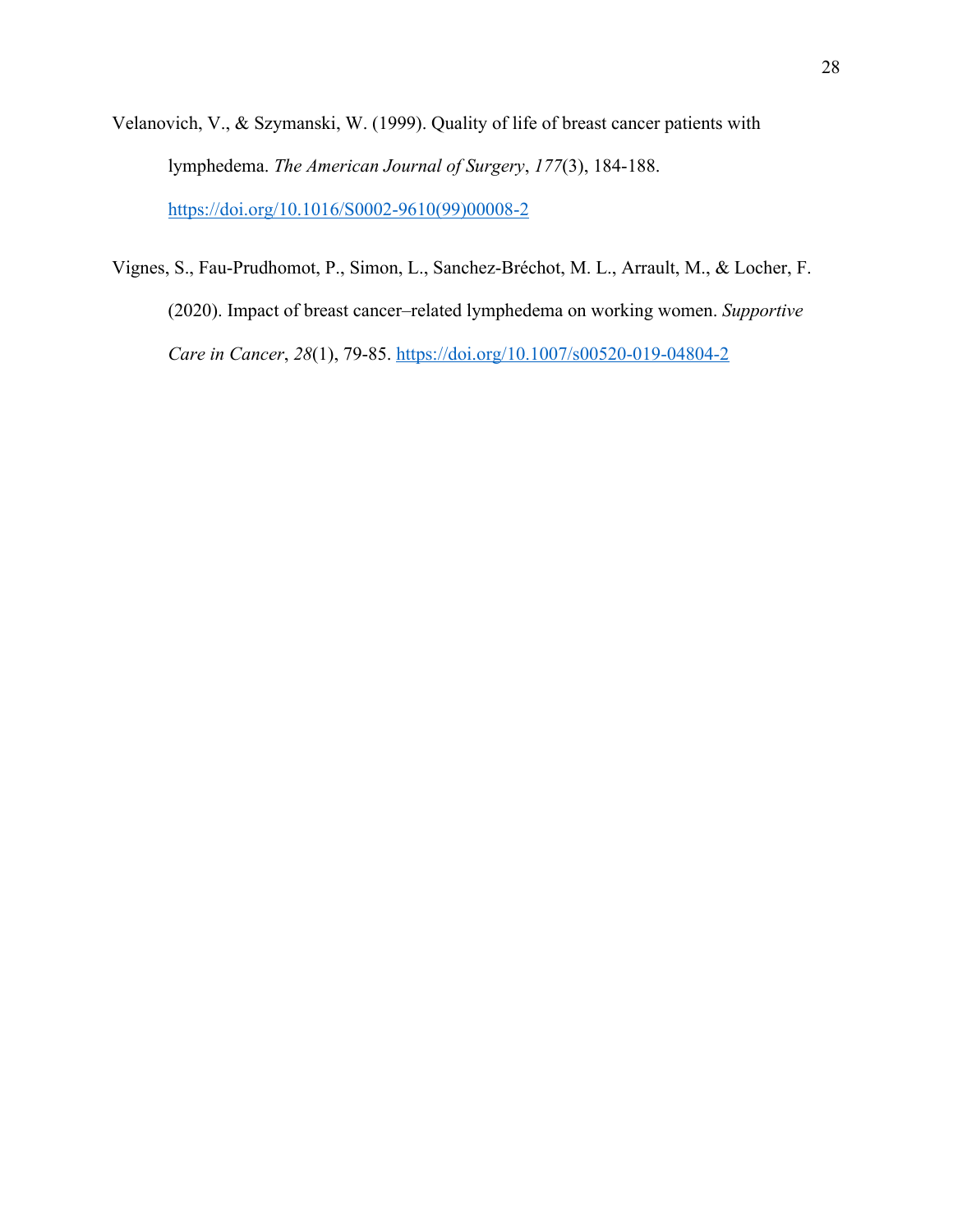## **Appendix A**

## **Pre-test Post-test Exam**

- 1) True or False: All breast cancer survivors who have undergone surgical or radiation treatment have stage 0 lymphedema.
	- a. True
	- b. False
- 2) What is NOT a sign of lymphedema?
	- a. Subjective feelings of swelling
	- b. Visible pitting
	- c. Warm to touch
	- d. Limited extremity function
- 3) True or False: There is no cure for lymphedema.
	- a. True
	- b. False
- 4) How long is the risk of BCRL present in breast cancer survivors who have undergone surgical or radiation treatment of their cancer?
	- a. Six months post-treatment
	- b. One year post-treatment
	- c. Ten years post-treatment
	- d. The risk is always present post-treatment
- 5) What is a prominent theme amongst breast cancer survivors?
	- a. Breast cancer survivors feel disappointed in the lack of BCRL knowledge provided to them by health care professionals (HCPs).
	- b. Breast cancer survivors feel they receive BCRL knowledge from HCPs too early and wish to receive this information after their BCRL diagnosis.
	- c. Breast cancer survivors all tend to feel limb heaviness in their upper extremities even six months post-cancer treatment.
	- d. Breast cancer survivors feel a lack of support from their families on managing their BCRL.
- 6) What is NOT an effect related to BCRL?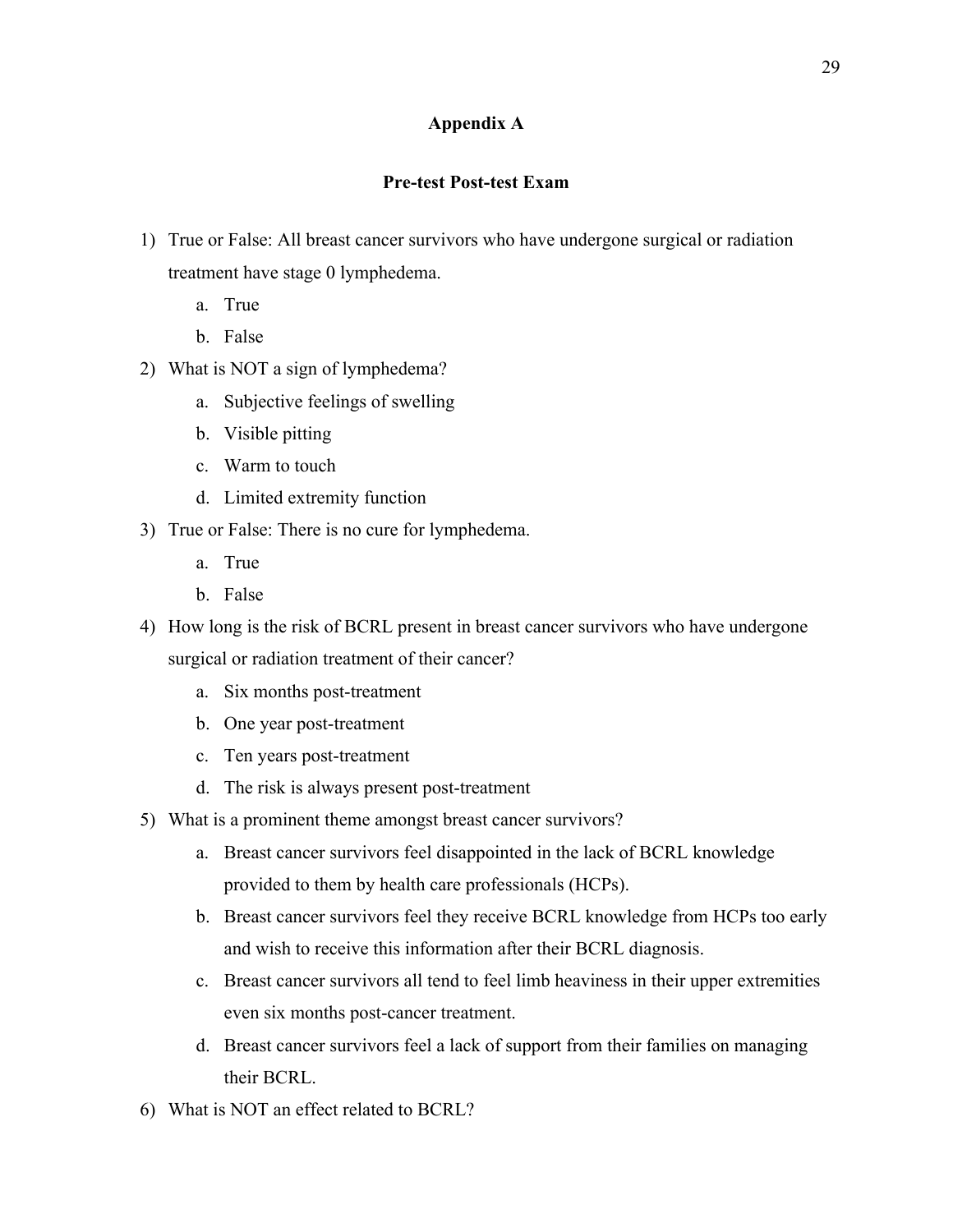- a. Decreased quality of life
- b. Impairment in role function
- c. Decreased endurance
- d. Decreased mental health
- 7) True or False: There are many standardized protocols and approaches to treating and improving the management of stage 0 BCRL.
	- a. True
	- b. False
- 8) What is NOT considered evidence-based practice in reducing the risk of lymphedema?
	- a. Early education on BCRL
	- b. Task modification
	- c. Early screenings
	- d. Greater arm movement during work
- 9) True or False: The majority of breast cancer survivors return to work.
	- a. True
	- b. False
- 10) Which group of working breast cancer survivors has an increased risk of developing

BCRL?

- a. Those who worked for more than 60 minutes continuously and for more than eight hours a day.
- b. Those who worked for more than 30 minutes continuously and for more than eight hours a day.
- c. Those who worked for more than 60 minutes continuously and for more than five hours a day.
- d. Those who worked for more than 30 minutes continuously and for more than five hours a day.
- 11) True or False: Older breast cancer survivors and those with low physical activity levels were found to more likely experience problems with overall limb function compared to younger breast cancer survivors and those with higher physical activity levels.
	- a. True
	- b. False